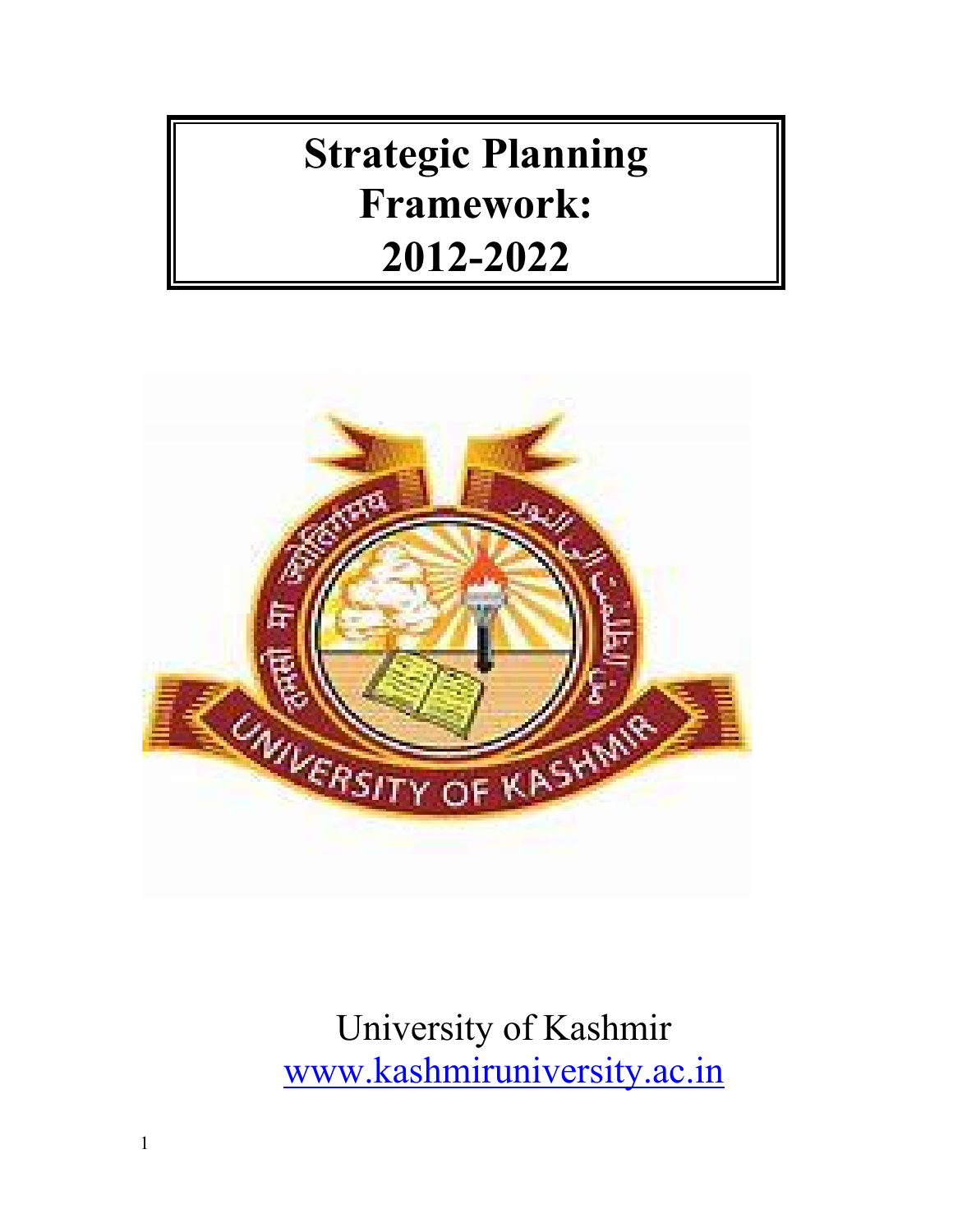# University Strategic Committee

Professor Musadiq A.Sahaf Professor Taswoor A. Kanth Professor Khurshid A. Butt Professor Zafar A. Reshi President KUTA President KUOA President KUMSA

#### **Responsibility of the Committee**

The Strategic Planning Committee shall advise the Vice-Chancellor on matters concerning perspective planning. The Committee shall be responsible for the university strategic planning process. The Committee shall also be responsible for reviewing the budget and for making recommendations to the Vive-Chancellor for allocation of resources consistent with the strategic goals of the University. In developing and implementing a strategic plan for the University, the Strategic Planning Committee will:

1. Identify a limited number of key performance indicators.

2. Conduct a SWOT analysis and identification of core competencies (strengths, weaknesses opportunities and threats) to create a comprehensive understanding of the internal and external environments.

- 3. Articulate a statement of institutional values.
- 4. Articulate a limited number of strategic themes or directions.
- 5. As the culmination of the previous tasks, formulate and/or revise goals, objectives and strategies.
- 6. Review and/or revise the institutional mission statement.

7. Create a strategic planning process which contains appropriate approval of the authorities and provides for ongoing review of the strategic plan and the systematic and timely review of the planning process.

In accomplishing its charge, the Committee may create ad hoc work teams to assist it in its work. These work teams will be formed by the Committee after seeking approval from the Vice-Chancellor. The Committee will promote and encourage broad based university wide participation in its work through the appointment of ad hoc work groups, involvement of stakeholders in the development and review of its work, and through regular communication with the university community. The approval of the strategic plan will occur through established university policies and procedures.

# **TABLE OF CONTENTS**

#### **I. Introduction and Overview Page 5**<br>**II. Planning Process Overview Page 6 Planning Process Overview** Page 6

- o Planning Approach and Schedule<br>
O Guiding Principles for Strategic P
- o Guiding Principles for Strategic Plan Development
- Peer Review of Strategic Plans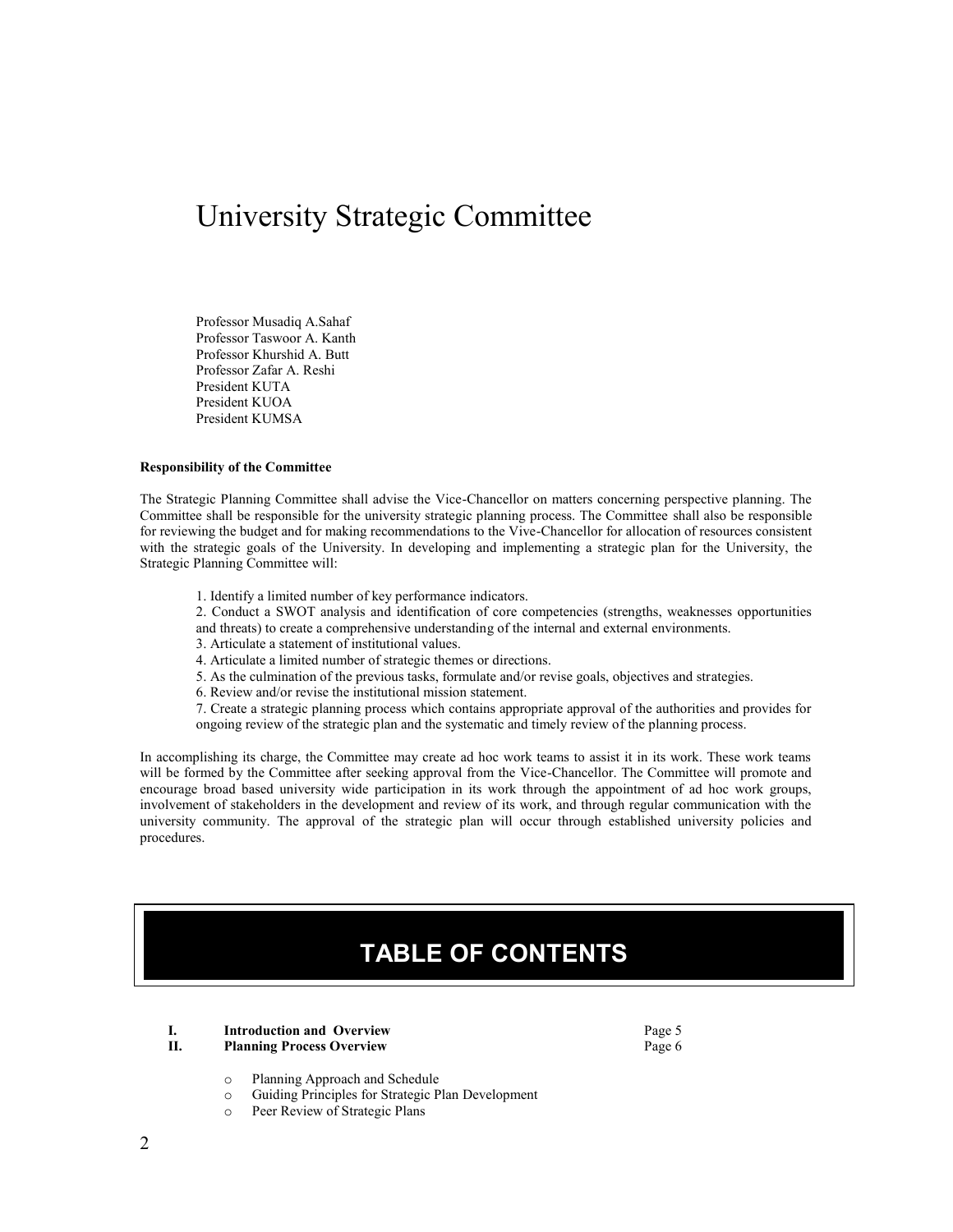**III. The Purpose of the University** Page 7 o Mission Vision o Guiding Values o Statutory Mandates **IV. University Strategy** Page 10 o Statement of Strategic Intent o Environmental Analysis o Competitive Analysis o SWOT Analysis o Strategic Issues o Academic Profile o Management Plans o Strategic Goals o Strategic Thrust Areas Institutional Strategic Initiatives *.* **V. Resource Plan for achieving Strategic Goals Page 30 VI. Monitoring and Evaluation of University Plan: VI. Monitoring and Evaluation of University Plan: Implementation and Results** Page 31 **Conclusion** Page 31 **VII.** Conclusion Page 31 **Page 31** Page 32 **Appendixes** 

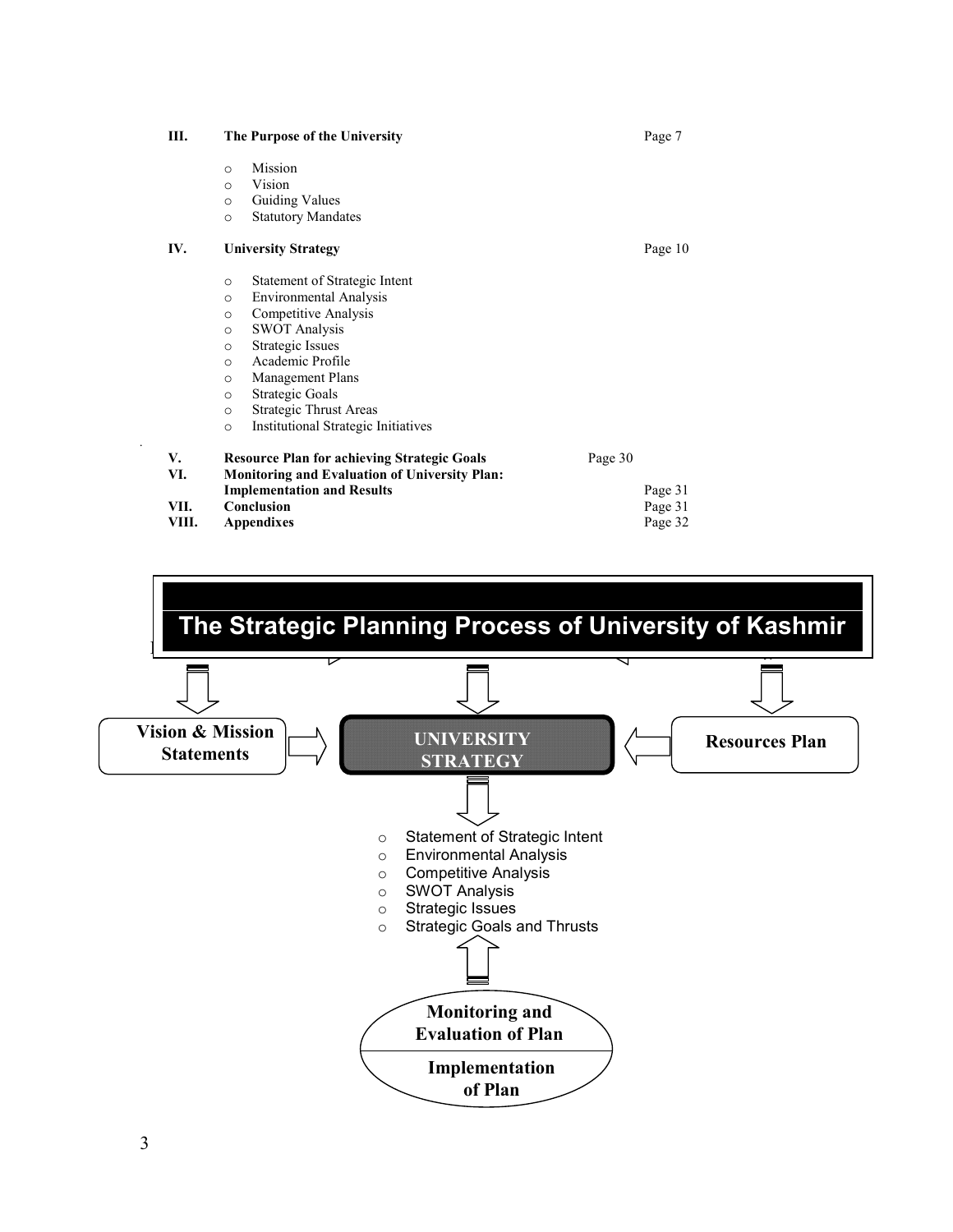# Introduction and Overview

The future of University of Kashmir stands on the legacy of extraordinary achievement and academic excellence provided by previous generations of faculty, students, staff, and other key stakeholders. To sustain its status in a highly competitive environment of the future, the University has to develop an innovative and highly efficient strategic plan that enables the University to adapt to and take advantage of the opportunities presented by an expanding global marketplace for research, education, and training. The University must also address the related challenges of an environment characterized by increasing competition for the best students, faculty, staff, funding, and other resources.

This dynamic and competitive environment not only poses challenges but also opportunities as well for the University. Consequently, the creative and innovative strategies must be developed and implemented through the strategic planning process that would enable the University to successfully compete in this environment and to manage the strategic issues that are critical to achieving its vision. Perhaps more importantly, these strategies must be developed within a cohesive conceptual construct that recognizes and capitalizes on the distinctive strengths and contributions of the three University campuses (Main campus , South and North campuses), and University support organizations (University Administration, Examination unit, Information Technology, and Libraries) toward this vision<sup>1</sup>

As such, the first step in this strategic planning process is the creation of an overall framework within which the component planning efforts can focus and flourish. An initial draft of this overall framework was completed on July 24, 2011, following the first meet of '**University Strategic Committee (USC)**' in June 8, 2011. The initial draft was discussed and shared with Dean Academic Affairs, Deans of the Faculties, Registrar, Controller of Examinations and numerous other University stakeholders such as the Faculty, Syndicate and Council members. Further discussion and refinement took place at the second meet of USC on Strategic Plan on August 10, 2011 with a particular focus on statutory mandates "SWOT" (strengths, weaknesses, opportunities, and threats), competitive analyses, and strategic issues facing the University, and subsequent additional input was provided by the **'Departmental Strategic Committees (DSC)'** as well.

The overall strategic planning framework described in this document reflects these and other ongoing discussions regarding how to create a brilliant future for the University of Kashmir. The document is based on the mission, vision, strategy, values, and strategic goals/thrusts included in the initial draft of April  $20^{th}$  2011. However this document was further supplemented by the addition of mandates, an environmental assessment, challenges and opportunities, and strategic issues identified from time to time by key stakeholders of the University. This expanded document presents information on the following subjects:

- Planning Process Overview
- The Strategic Planning Framework
	- 1. Section 1: The Purpose of the University (e.g., mission, values, mandates)
	- 2. Section 2: University Strategy (e.g., environmental assessment, SWOT analysis, competition, strategic issues, strategic goals and thrusts)
	- 3. Section 3: Resource Plan for Achieving Strategic Goals
	- 4. Section 4: Monitoring/Evaluation of Plan Implementation and Results

The intent of this document is to describe and clarify the overall planning framework for use by each of the planning units. At the same time, given the iterative and highly participatory nature of the University's strategic planning process, it is anticipated that this framework will continue to be refined and updated throughout the process

<sup>1</sup> The six university campuses, departments/centers /major administrative units, and support organizations will be referred to collectively as "planning units' for the purposes of this document.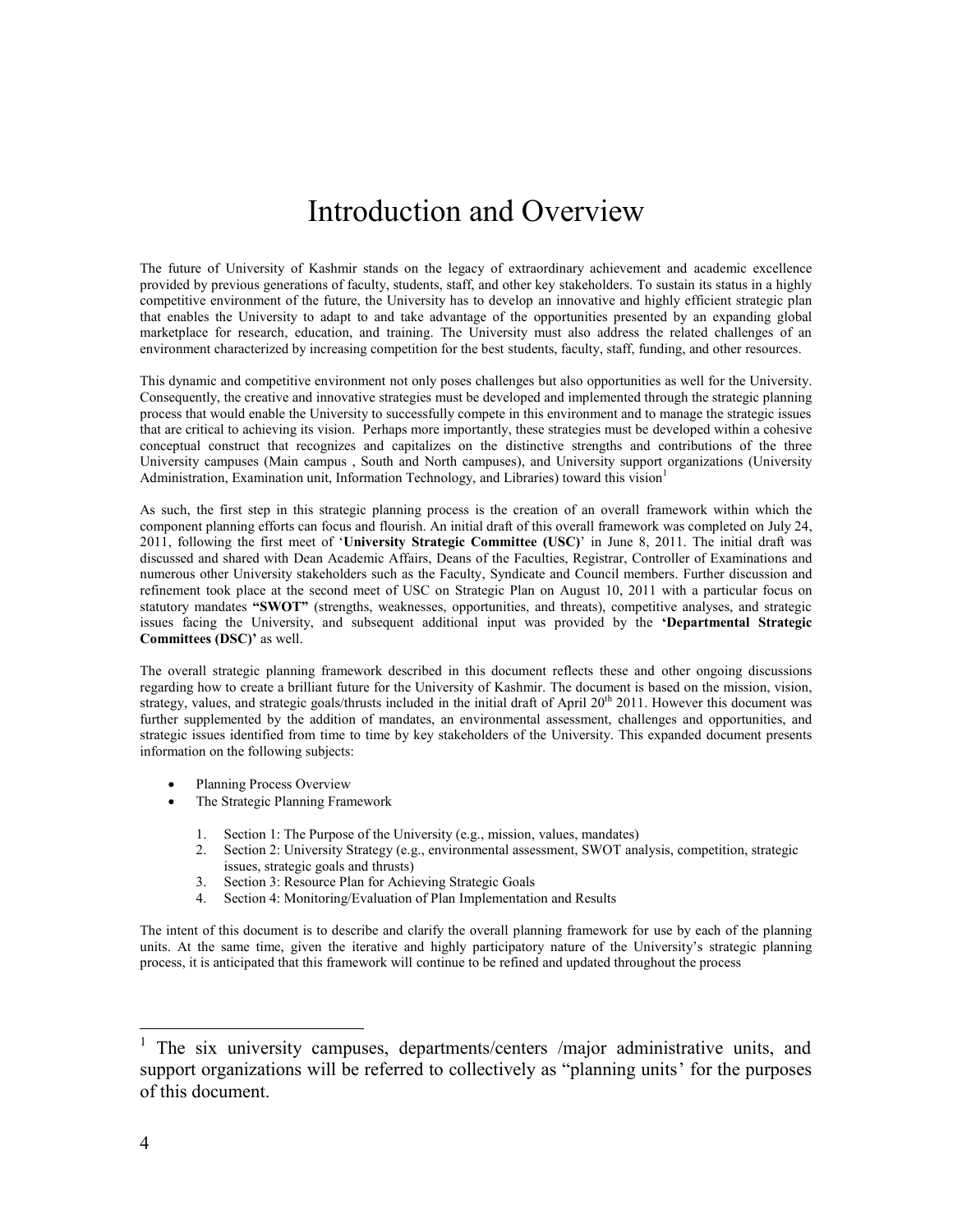# **Planning process overview**

This section briefly outlines key expectations and milestones for the University's strategic planning process.

# **Planning Approach and Schedule**

The approach for developing the University's strategic plan will involve three stages, including the development of the overall strategic planning framework (Stage 1), the development of University campus and support organization strategic plans (Stage 2), and the development of department /major administrative unit strategic plans (Stage 3). The proposed schedule for the three stages is shown in Table 1 below.

**Table1 Schedule for University of Kashmir Strategic Plan Development**

| <b>Planning Stage</b> | <b>Panning Focus</b>             | <b>Key Milestone Dates</b>                     |
|-----------------------|----------------------------------|------------------------------------------------|
| Stage 1               | Overall<br>Strategic<br>Planning | Review by USC: July 24, 2011                   |
|                       | Framework                        | Final Version: August10, 2011                  |
| Stage 2               | Departments/Centers/campuses     | Drafts Completed: September 30, 2011           |
|                       |                                  | Final Versions to University: October 25, 2011 |
| Stage 3               | Major Administrative Unit Plans  | Drafts Completed: October 28, 2011             |
|                       | and Support Organization Plans   | Final Versions: November 30, 2011              |

#### **Guiding Principles for Strategic Plan Development**

The following 'guiding principles' should be incorporated within the planning processes employed by planning units in developing their own strategic plans.

- Plans should be consistent with and contribute to the achievement of the University of Kashmir's overall strategic goals included in its strategic planning framework.
- Plans should be developed in a participative/collaborative manner and be communicated to all stakeholders.
- Plans should reflect high (but reasonably achievable) aspirations as well as demonstrate creativity and innovation in setting forth goals and strategic thrusts for the unit.
- Plans should be cast within the overall goal of achieving a top place among the universities of the country.
- Plans should be based on measurable goals and strategies and include appropriate performance metrics.
- Plan documents should include statements of purpose, strategy, resources, and monitoring/evaluation (see Appendix A of this document for an overview of specific components to be included).

# **Peer Review of Strategic Plans**

A key component of Stages 2 and 3 of the planning process is a review of each planning unit's strategic plan by a knowledgeable, appropriately composed committee. The review process will ensure that all plans are conceptually and structurally sound, demonstrate high aspirations, creativity and innovative thinking, and contribute to overall University goals. The peer review process has two primary objectives:

- (1) Ensure that all strategic plans incorporate the required components set forth in the University's overall strategic planning framework (in both letter and spirit); and
- (2) Provide constructive feedback on the strategic issues, goals and strategic thrusts, and stretch ideas identified within draft plans.

**=======**

At the same time, recognizing both the time constraints of the planning schedule and the diversity of issues faced by each planning unit, the overall intent of this process is to keep it as simple as possible and provide appropriate flexibility in achieving these two goals. The major steps of the peer review process are outlined in Appendix A of this document.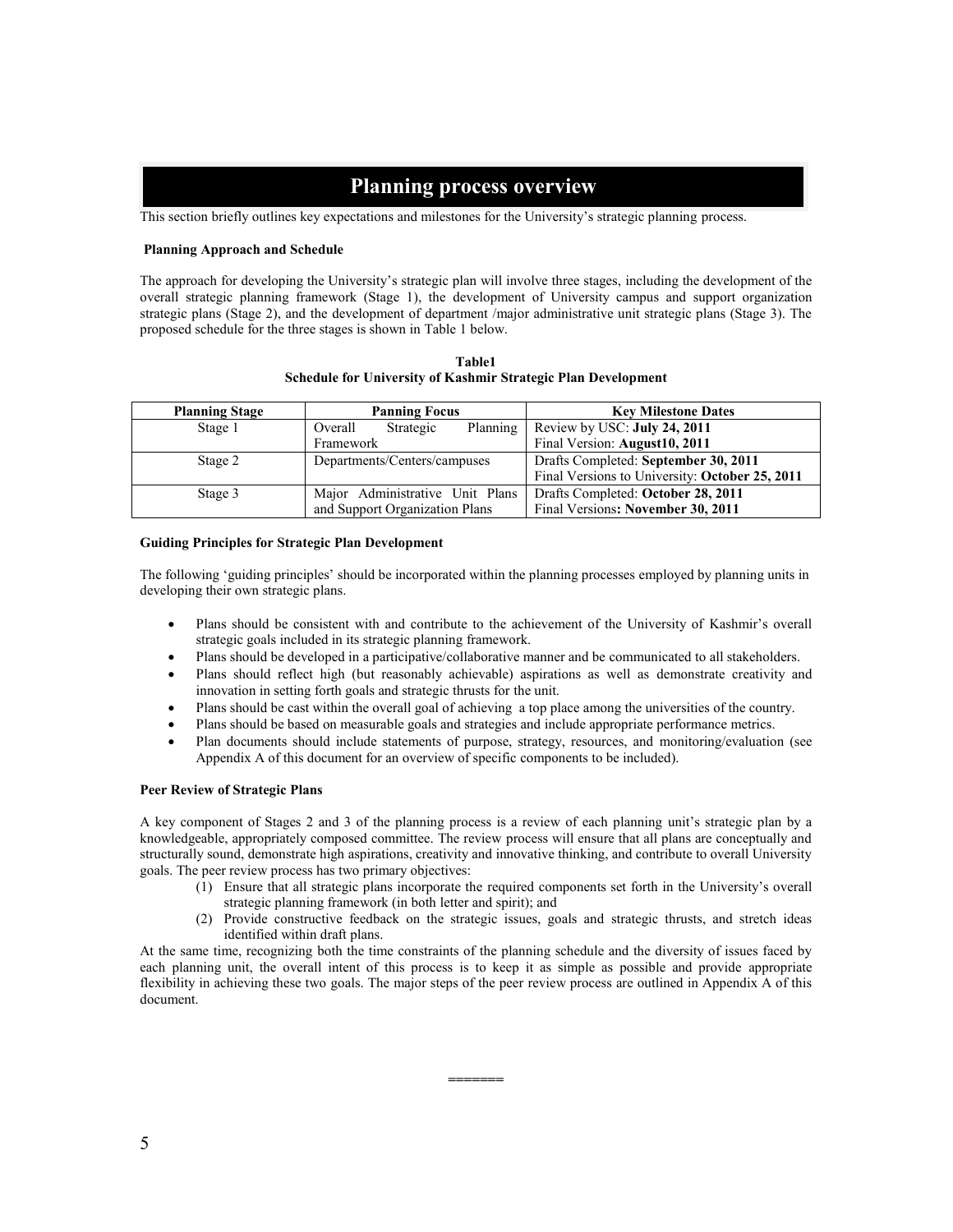# **SECTION 1: THE PURPOSE OF THE UNIVERSITY**

One of the principal objectives of the strategic planning process is the establishment, communication and execution of the fundamental purpose of the University. It is the construct within which challenges and opportunities are examined and analyzed, strategic issues framed, and strategic goals and thrusts articulated. It is also the lens through which the plan is implemented and ultimately evaluated as to its effectiveness. The primary components of the University's purpose are its mission, vision, and guiding values. Also important to understanding and articulating its purpose are statutory and other mandates that serve as legal parameters regarding the University's mission and function.

# **1.1 Mission Statement**

To be a world class University committed to create and disseminate knowledge for human development and welfare.

This is an ambitious and expensive mission, which is made particularly challenging due to the University's relatively small size. A key strategy therefore is to ensure that the University's growth and development is properly funded, from a diverse range of revenue sources

# **1.2 Vision Statement**

To create intellectually stimulating environment, promote excellence in teaching, research and extension activities and facilitate academic freedom, diversity and harmony.

# **1.2.1 Defining Characteristics**

The University has articulated its vision with the following defining characteristics:

- **High quality**, as the pervading criterion for both academic and non-academic activities
- **Comprehensive**, with a broad teaching profile in the arts, sciences, social science, business studies, technology and law
- **Research-intensive**, with a strong thrust on teaching and research nexus across all its disciplines
- **Selective**, within a comprehensive base, to develop particular areas of research strength and emphasis
- **Technologically innovative**, to maximise flexibility in all its system and procedures
- **Responsive**, to meet the needs of the society in general and students and employees in particular

Priority will therefore be given to initiatives which enhance these characteristics.

# **1.3 Institutional Goals**

Institutional goals refer to the central themes of the mission. They enable the mission and stand as major areas for institutional development. As derived from the University mission, below are the institutional goals of the University:

1. To Provide global scope to university programs and services.

2. To provide a variety of undergraduate and post-graduate programmes in traditional, nontraditional, and electronic formats.

- 3. To maintain a diverse student population.
- 4. To provide services that promote the individual welfare of students.
- 5. To maintain a dedicated faculty and staff.
- 6. To promote discovery and exploration of knowledge dedicated to life-long learning success.
- 7. To ensure effective teaching.
- 8. To ensure the development of creative partnerships, scholarship, and research.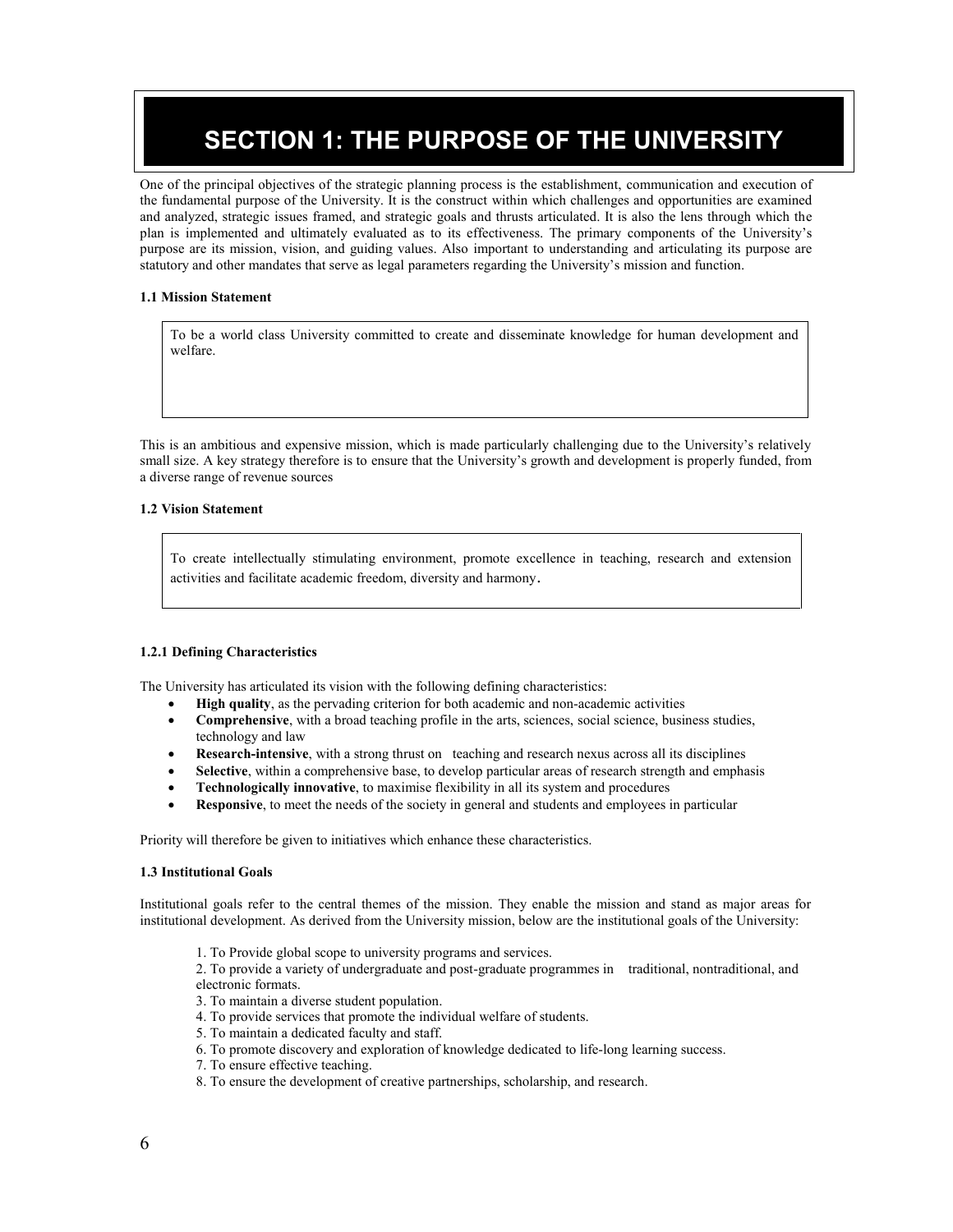9. To ensure efficient and effective operations and provide resources as needed to implement institutional mission, goals, and objectives.

#### **1.4 Core Values**

In the spirit of its heritage as a premier institution in the state of Jammu & Kashmir, the University of Kashmir remains committed not only to create opportunities for higher education for students of the world in general and Kashmir in particular but to form a community build upon the valued relationships among its stakeholders, students, faculty, staff and alumni. With six campuses and many academic and professional colleges across the state, the university approaches its mission with commitment to par excellence and an all inclusive ethical policy governed by the following five interdependent core values;

*Excellence:* The University is committed to ensure excellence by sustaining high quality outcomes in all its endeavours through the continuous process of introspection, analysis and innovation.

*Learning:* The University encourages students to pursue education as a means of liberating them to live purposeful lives as well as a descent living. Learning to make the student is prepared for life time success.

*Collaboration:* The University promotes relationship between its various stakeholders- students, faculty, staff, alumni, industry, government, regulatory bodies by recognizing team work, participation and diversity of ideas and perspectives so that all members of the community works for the attainment of its institutional goals. Integrity: The University community is willing to act with dignity and honesty and maintain coherence between words and acts, so that a culture of trust is reflected in all activities of the University.

*Diversity and Inclusivity:* The University promotes a diverse and inclusive campus environment that fosters creativity and innovation. The University fundamentally affirms and embraces the multiple identities, values, belief systems and cultural practices of its stakeholders. Thus, the philosophy of diversity and inclusiveness is integrated in to the work and lives of every members of the University community.

#### **1.5 Statutory Mandates**

The basic mandate impacting the University is Kashmir and Jammu Universities University Act 1969 which created the University and established its mission, and which sets forth the powers, responsibilities, and membership of the University bodies and committees. Other important University-specific mandates include the regulation and notification issued by University Grants Commission, New Delhi from time to time. Together, these statutes indicate that the University will have teaching, research, service, and economic development as core mission activities. As an entity of the State of Jammu and Kashmir, the University is also subject to state regulations and must abide by the state constitution and statutes.

An important consideration in moving forward with the University's strategic plan is that the strategic goals and implementation steps put in place to reach those goals be consistent with (and supportive of) the responsibilities and duties outlined in these mandates, recognizing both their letter and spirit.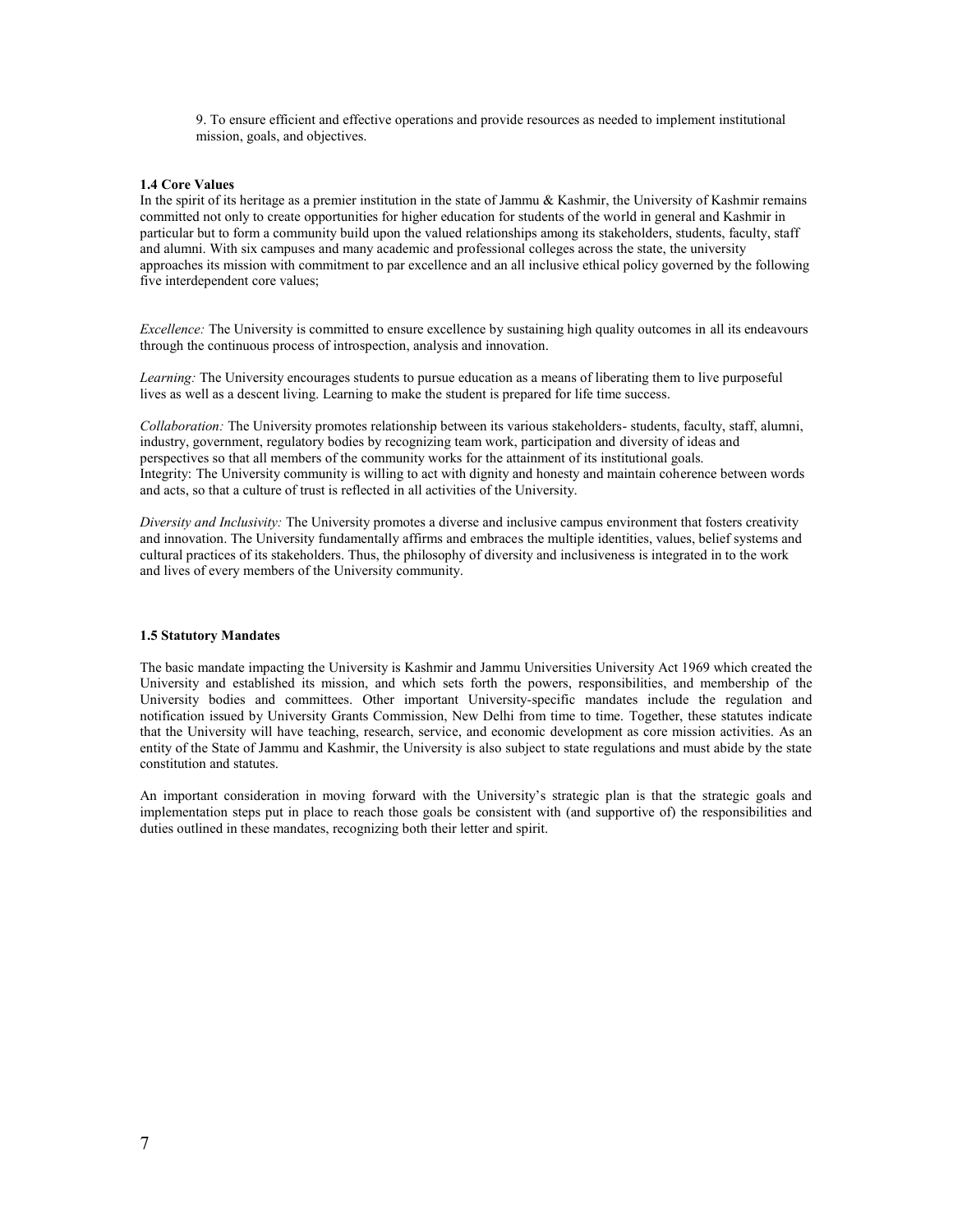# **SECTION: 2 UNIVERSITY STRATEGY**

The development of the University's strategy begins with a statement of strategic intent as well as the recognition and assessment of challenges and opportunities facing the institution, as well as a realistic assessment of the institution's current and potential capacity for effectively addressing or capitalizing upon them. This includes an assessment of environmental forces and factors that are currently impacting and/or will continue to have significant implications for the University in the future, competitive analysis, 'SWOT' analysis, and framing of key strategic issues. The ultimate goal of such analyses is to develop strategic goals and thrusts that will enable the University to develop a sustainable competitive advantage in the future.

# **2.1 Statement of Strategic Intent**

The University of Kashmir will combine academic excellence with an unprecedented commitment to innovation, quality and service so that each University campus and support organization is the best among its peers and competitors and is recognized as such.

# **2.2 Environmental Analysis**

The challenges and opportunities facing the University of Kashmir grow out of the changing environmental forces acting upon it. The Strategic Committee at its various meetings identified and examined a number of environmental factors that lend to affect the University. A few of the key environmental challenges and opportunities include the following:

- rising costs of education and financial aid;
- Intense competition for faculty, students, and financial resources;
- changing definitions and methods of teaching and learning;
- $\bullet$  increased globalization of research and education;
- changing patterns in central and state research funding;
- rapidly increasing demand for public trust and accountability;
- changing means of information access and learning spaces;
- renewed call for ethical reflection and commitment; and
- growing expectations by students and their families for personal services and co-curricular programs.

# **2.3 Competitive Analysis**

A key component in the University's overall strategy development to achieve a brilliant future is to understand and analyze the competitive environment in which it operates. Moreover, the strategy the University develops through the strategic planning process must enable it to displace top competitors and avoid being displaced by near followers. In order to develop a sustainable competitive advantage, the University must know its competitors, identify the programmes and products in which it competes, and assess its position/performance relative to the competition through objective analysis of data and other relevant information.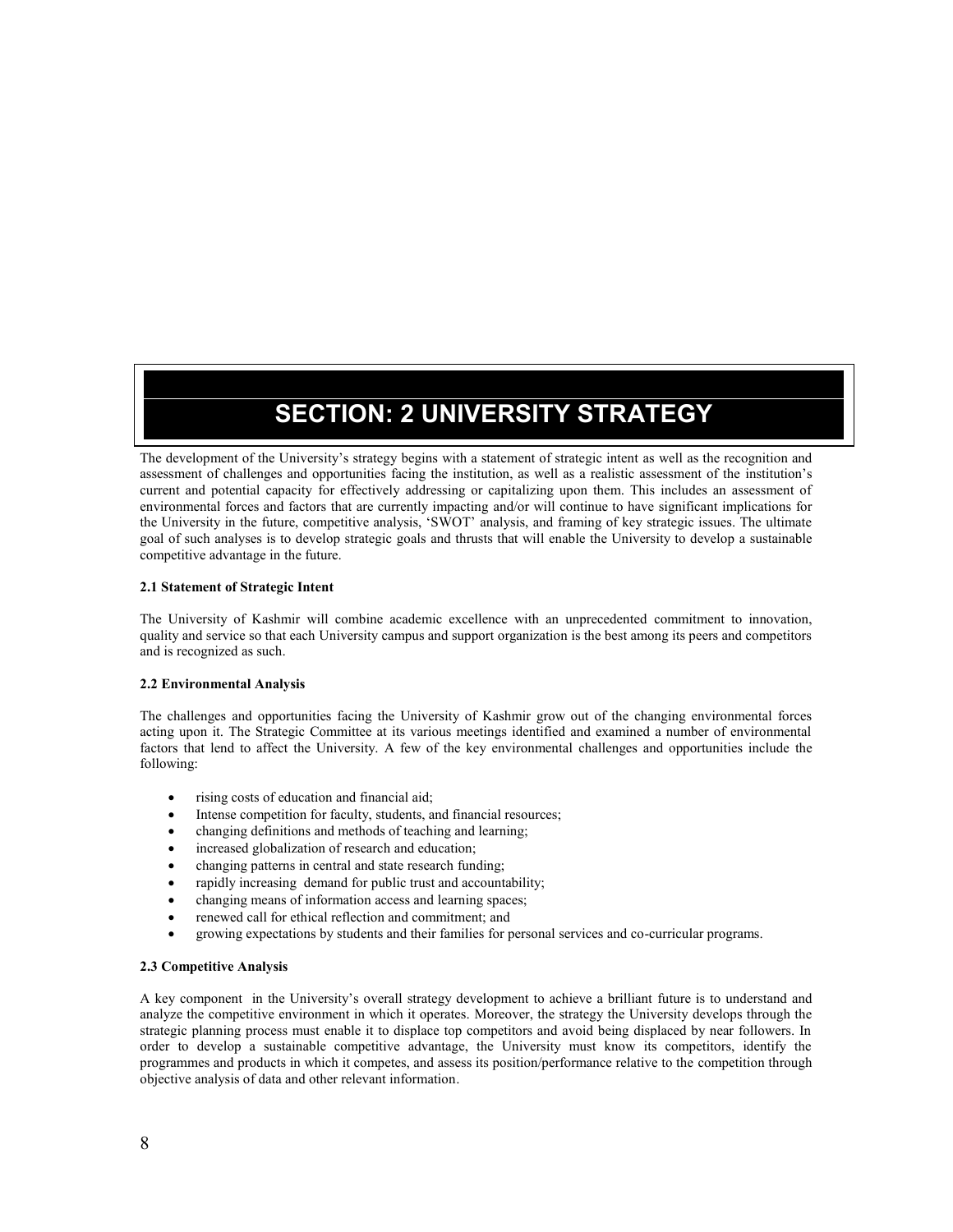Because of its unique structure, the University competes in many different 'marketplaces' (e.g., academic and research programmes). Each of the three University campuses has its own unique set of peers and competitors as do the University support organizations. Further, each department/administrative unit may have its own unique set of peers and competitors. To approach such an analysis from the perspective of the University would be less informative than focusing on these more finely differentiated levels of comparison. Thus, each planning unit should conduct its own specific competitive analysis through the planning process which then becomes the sum total of the University's overall competitive framework.

At the same time, planning units can and should use common methodologies for conducting such analyses, including 'best of class benchmarking' and 'competitive positioning'. Best of class benchmarking selects a relevant performance measure (e.g., research productivity) and uses the leading competitor, competitor group average, and 'last place' competitor as comparative reference points. Competitive positioning plots the comparison group on a two dimensional graph of performance measures, resource measures, or other relevant metrics to graphically illustrate comparative position to ones' competition. These methodologies should be utilized by planning units as applicable in developing individual plans, using conceptually appropriate performance measures and valid comparative data sources.

In addition to the traditional peers and competitors known by each planning unit, the competitive analysis framework undertaken by each group in the planning process should also consider the implications of the growing presence of private institutions and other nontraditional educational providers in the higher education market place (both locally and nationally). While these institutions may not have a direct, measurable impact on the University in the short-term, they are likely to influence the overall higher education market place in the coming years. In turn, this could lead to changes in how traditional peers and competitors approach the development, marketing, and delivery of educational services which will have a direct impact on the University.

# **2.4 Strengths, Weaknesses, Opportunities, and Threats (SWOT) Analysis**

An important step in responding strategically and effectively to the rapidly changing environment facing the University is developing an understanding of the external and internal context within which it operates. This involves an analysis of the strengths, weaknesses, opportunities, and threats (SWOT) facing the University, building on the environmental assessment presented earlier. This information can be used to help generate ideas for strategic actions and initiatives that can help structure and focus organizational decision-making.

The members in the second meeting of 'University Strategic Committee' in July 4, 2011 conducted a SWOT analysis exercise, identifying a number of perceived strengths, weaknesses, opportunities, and threats for consideration in the planning process. While this list is by no means exhaustive (and in some cases at conflict with itself), it provides a useful context for the ongoing development and refinement of the strategic planning framework. Key SWOT themes identified by the members of the committee are summarized below:

# **Strengths:**

- The University's presence in two divisions of the State-Kashmir and Ladakh;
- undergraduate, Post-graduate, and professional programmes;
- $\checkmark$  high quality, affordable degree programmes;<br> $\checkmark$  unique academic capabilities in science.
- unique academic capabilities in science, computer science and engineering, business and management, social science, law, humanities, and health sciences, as well as interdisciplinary research and scholarship;
- significant faculty research output and capacity;
- $\checkmark$  Excellent Library and information resources;<br> $\checkmark$  Strong Information technology and Support S
- Strong Information technology and Support System
- $\checkmark$  three campuses with different strengths;<br> $\checkmark$  large group of accomplished alumni.
- large group of accomplished alumni.

# **Weaknesses:**

- Resistance to change;
- inadequate awareness of the importance of responding quickly and decisively to strategic opportunities and threats;
- $\checkmark$  growth in 'unavoidable' operating costs;<br> $\checkmark$  Traditional and static administrative system
- $\checkmark$  Traditional and static administrative system;
- poor intra-University communication;
- $\checkmark$  a focus on competition vs. collaboration within the University;
- $\checkmark$  overlapping/redundant academic programmes;<br> $\checkmark$  insufficient support from alumni and private do
- insufficient support from alumni and private donors;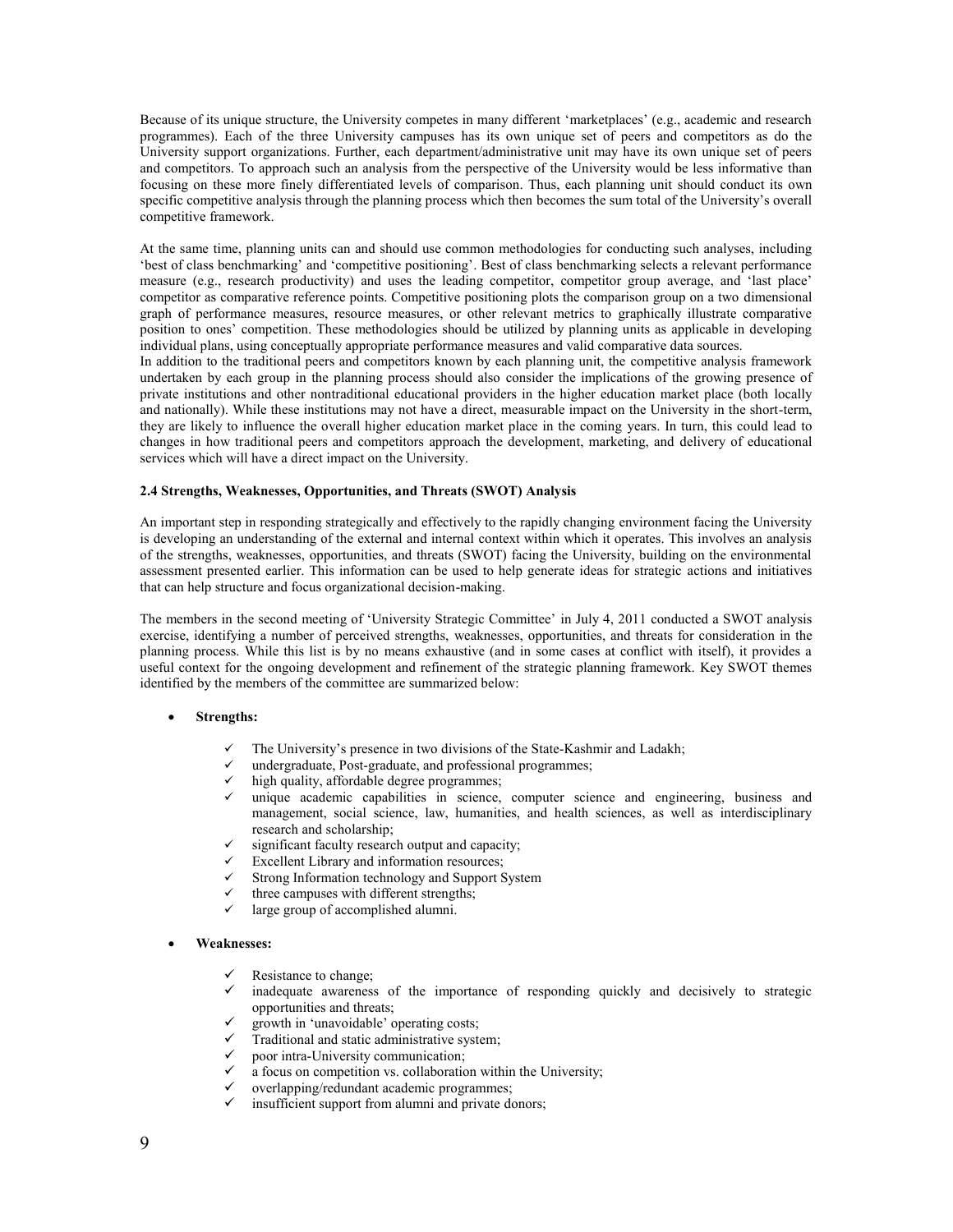- $\checkmark$  relatively low levels of public awareness regarding the University and lack of a comprehensive strategy for enhancing public awareness and support.
- **Opportunities:**
	- The ever-increasing need for lifelong learning/upgrading of skills across the state, nation, and world;
	- technology transfer in established and emerging fields;
	- engaging stakeholders in expanding the recognition and support of the University across the state, nation, and world.

# $\bullet$  and  $\bullet$

- **Threats:**
	- $\checkmark$  Eroding support of higher education from state and central organizations;<br> $\checkmark$  increasing regulatory burden:
	- increasing regulatory burden;
	- $\checkmark$  growing competition in recruitment and retention of top faculty;
	- growing apathy of policy makers and public to needs of higher education and the University specifically;
	- $\checkmark$  continued expansion of private institutions and nontraditional providers into marketplace (locally and nationally);
	- inability to diversify the University's resource base;
	- growing disinterest among Kashmiri youth in studying subjects such as Mathematics and Foreign languages like German, French, Russian, Arabic and Persian.

In some cases, the themes and issues highlighted in this SWOT analysis are a further articulation and extension of the environmental forces and factors outlined earlier. In other cases, the issues reflect the more qualitative observations and perceptions of the members of University Strategic Committee as active and experienced members of the University community.

# **2.5 Strategic Issues**

A strategic issue is a fundamental policy question or critical challenge affecting an Organization's mandates, mission and values, product or service level .Identifying strategic issues is one of the most important- and potentially one of the most difficult- steps in the planning process. Virtually every strategic issue involves conflict over:

- What will be done;
- Why it will be done;
- How and how much of it will be done;
- When it will be done:
- Where it will be done;
- Who will do it; and/or
- Who will be advantaged/disadvantaged by it.

The following list of strategic issues for the University was identified through the work of the members of University Strategic Committee in the second meeting held in July 4, 2011. These strategic issues reflect in many ways the results of the SWOT analysis described earlier. As with the SWOT analysis, this list should be viewed as a work in progress that will continue to be refined in the coming weeks and months.

- 1. Who are the University's top competitors in teaching, research, service, and economic development and who will be our top competitors in the future? How can we achieve successful displacement of our top competitors in the years ahead?
- 2. In what ways can and should the University target its capabilities and resources to meet critical needs across the state, nation, and world?
- 3. How can the University leverage its resources (both existing and new) in an optimal manner to achieve excellence?
- 4. How can we ensure a successful collaboration among the University stakeholders to secure the resources required for excellence?
- 5. What are the requirements to efficiently build the brand, reputation, and stature of the University as an extraordinarily innovative and creative organization in the state, nation, and world?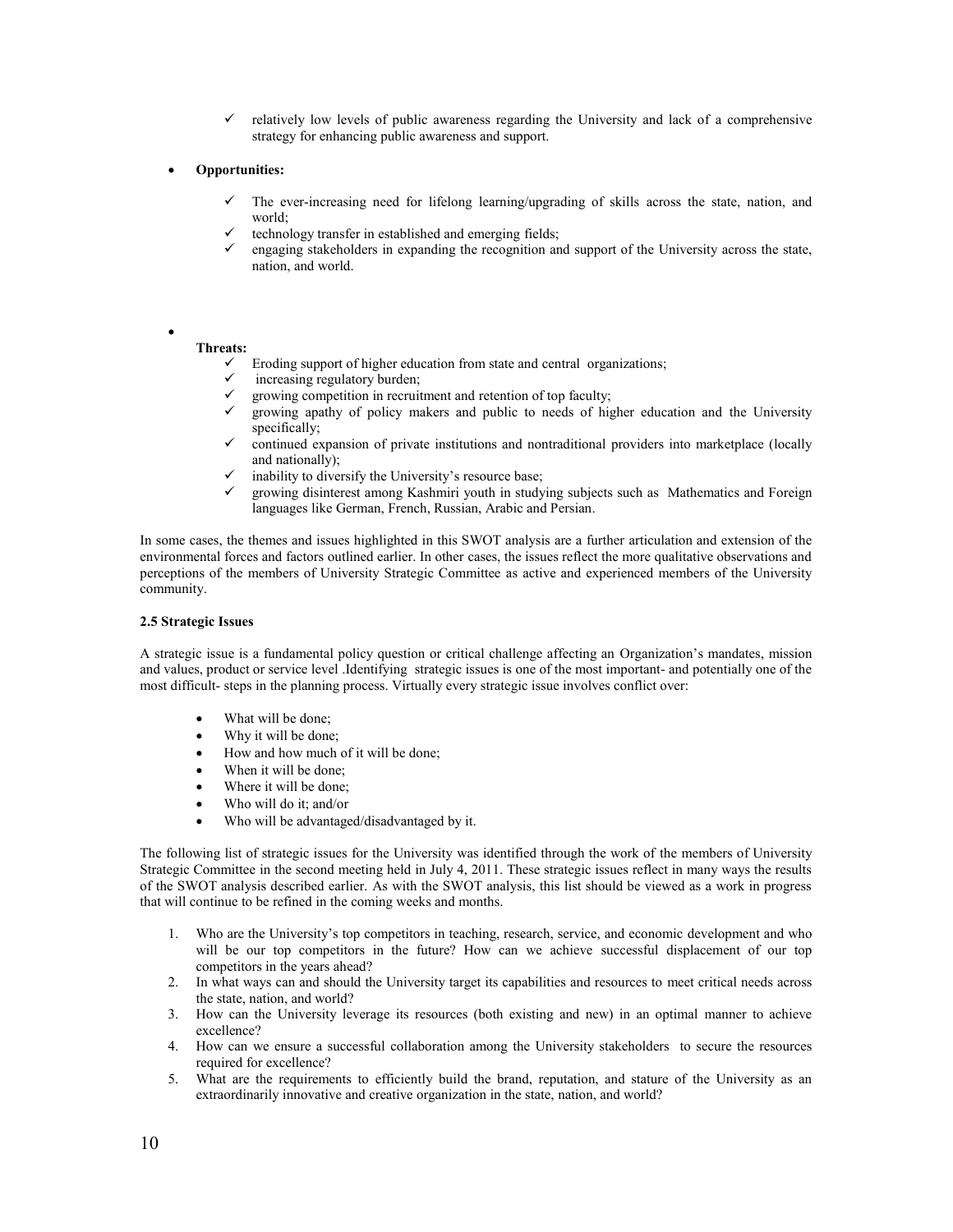6. How can the University's organizational structure, culture, and operating style be changed to enhance its ability to identify and respond to strategic opportunities, partnerships, and threats in an innovative, timely, and effective manner at all levels while also maintaining its academic principles?

Clearly, the specific strategic issues affecting each planning unit will differ somewhat. However, it is unlikely that these specific issues would differ fundamentally from the above listing.

# **2.6 Academic Profile**

The strategic framework also relates to the University Academic Profile and is configured to help achieve the academic growth and development plans as outlined below.

- *Increase student enrolments by 2022.*
- *Increase research scholars to maximize research output*
- *Develop the following areas of strategic opportunity*
	- $\checkmark$  Basic science
	- $\checkmark$  Bio-resources and Bio-technology
	- $\checkmark$  Information technology, telecommunication and computer science
	- $\checkmark$  International management and business studies
	- $\checkmark$  Humanities and Social Science Research Programme
	- $\checkmark$  Health and biomedicine

# **2.7 Management Plans**

Finally, the Strategic Plan will serve as the link between the above strategic documents and the University's many detailed management plans (listed below) that describe how the University's major functions will be managed.

|           | Faculties                | Information Technology<br>$\bullet$<br>Marketing and Public Relation<br>٠ |
|-----------|--------------------------|---------------------------------------------------------------------------|
|           | Admissions and Enrolment | Research                                                                  |
| $\bullet$ | Academic Section         | Library<br>$\bullet$                                                      |
| ٠         | Examination              | Teaching and Learning<br>٠                                                |
| $\bullet$ | Dean Students Welfare    |                                                                           |
| ٠         | <b>Sports</b>            |                                                                           |
|           | Finance                  |                                                                           |
|           | Human Resources          |                                                                           |

These plans contain details of many important operational objectives and strategies, including those prioritised for inclusion in the Strategic Plan.

The focus of the Strategic Plan will be on the institution as a whole. In keeping with the University's devolved structure, the translation of these institution-wide priorities into the operational plans of faculties will involve a degree of flexibility and local variation. Despite variation between faculties, however, it is expected that local operational plans will embody the priorities articulated in the Strategic Plan as well as encompassing the priorities of the specific faculty and those articulated in the various institutional management plans.

# **2.8 Strategic Goals**

The following seven strategic goals and related thrusts serve as the basis of the overall University strategic planning framework and should guide the efforts of planning units in developing their own specific plans.

*1. To offer quality educational programmes that are capable to meet the growing demands of students in their chosen career.*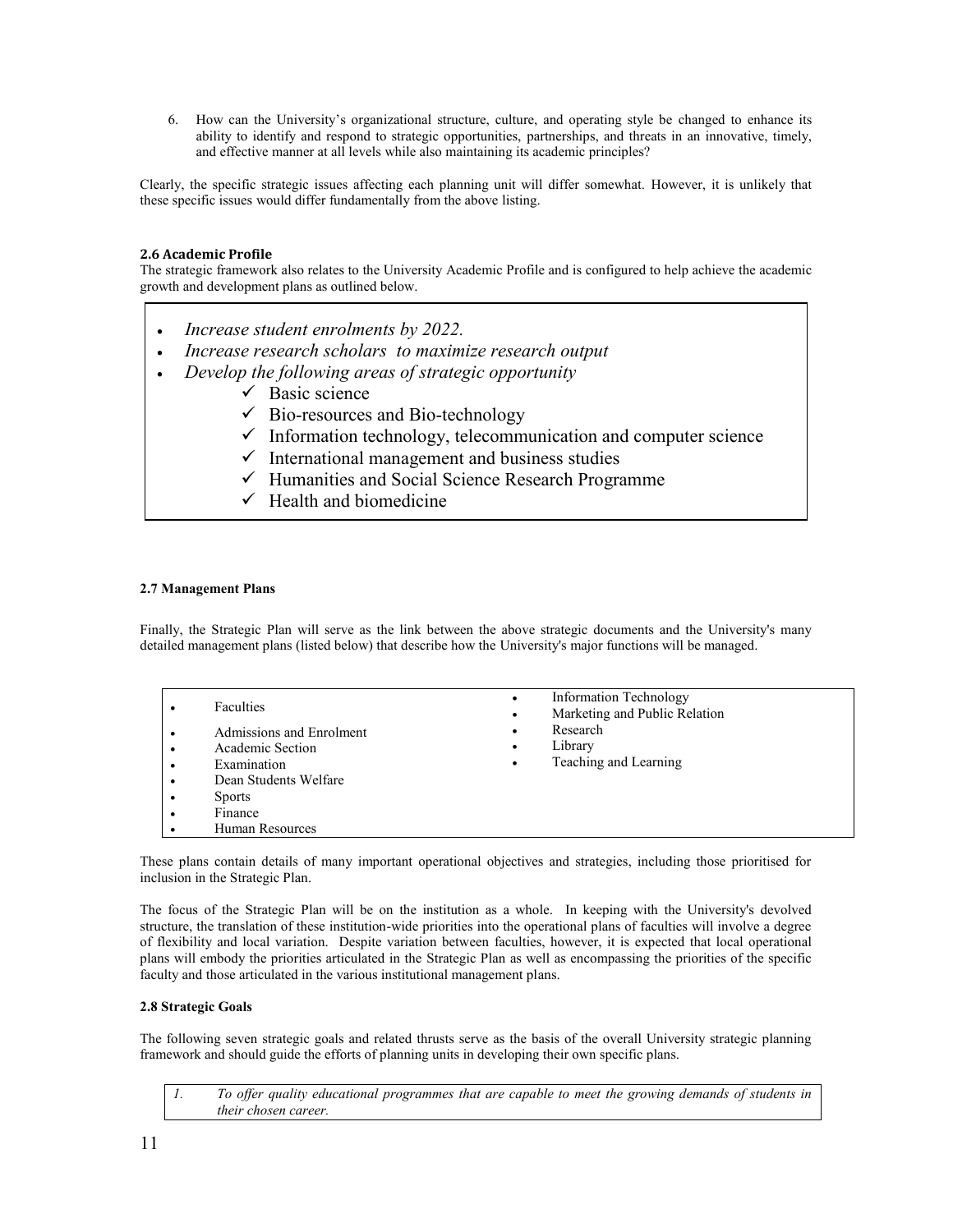- *2. To make the University's market offering student centered.*
- *3. To provide opportunities for faculty and the staff for growth and development*
- *4. To emerge as a leader in higher education in innovation, quality, and service.*
- *5. To develop cost effective adequate infrastructure with an objective to deliver superior value to the users.*
- *6. To develop, and direct resources required for excellence.*
- *7. To build strategic partnerships and alliances.*

The strategic framework aims to support and advance these overarching strategic goals in the formulation and implementation of strategies for the specified period.

# **2.9 Strategic Thrust Areas**

To remain effective in the society and market, the University will concentrate on the following thrust areas:

- Strengthening teaching and learning programmes including upgrading staff skills and maintaining or improving student-staff ratios;
- Attracting and retaining Competent faculty by providing excellent learning and research environment;
- Strengthening the university's systems infrastructure through the complete implementation of replacement human resource and learning management systems;
- Enhancing research and research training activities, demonstrating high levels of performance against national and international benchmarks;
- Attracting and supporting students from other states of India;
- Enhancing internal communications and increasing the profile and reputation of the University within and outside India;
- Commencing construction of a new campuses at Kupwara, Leh and Kargil;
- Maintaining the University's contribution to the State of Jammu and Kashmir, particularly within the Kashmir Valley;
- Improving the overall unit-of-resource funding;
- Demonstrating first class management systems and processes, including plan-driven incentive-based budgeting, complete but tailored internal quality assurance mechanisms, annual staff performance reviews and strategic risk monitoring and reporting; and
- prudent financial management and effective compliance with all statutory and regulatory requirements.

# **2.10 Institutional Strategic Initiatives**

Based on the review of strengths, weaknesses, opportunities, and threats detailed above, a set of bold actions have been identified to take the University to a higher level of academic quality and institutional excellence over the next ten years. These actions are captured in seven integrated strategic initiatives steeped in the values of institutional mission and goals. Strategic initiatives interpret vision, and strategic objectives drive implementation. In fact, the strategic initiatives reflect and support the purpose of the University as articulated in its mission, vision, values, and mandates, as well as the key challenges, opportunities, and strategic issues facing the University that were outlined earlier. It is important, therefore, to think rationally about these initiatives -- focus on the whole as well as the parts. The strategic initiatives for the planning period 2012-2022 are:

- *1.* **Strategic Initiative #1:** *The University will be recognized for quality of educational programmes essential for professional growth and development of the students*
- 2. **Strategic Initiative #2:** *The academic programmes and services offered by the university will be Student-Centered.*
- *3.* **Strategic Initiative #3:** *The faculty and staff will have opportunities for growth and development to remain effective.*
- *4.* **Strategic Initiative #4:** *The University will be the recognized higher education leader in innovation, quality, and service.*
- *5.* **Strategic Initiative #5:** *The University will have cost effectiveness and adequate Infrastructure.*
- 6. **Strategic Goal #6:** *The University will have adequate financial resource required for excellence*
- *7.* **Strategic Goal #7:** *The University will have strategic alliance and collaboration with leading institution within and outside the country required to achieve its strategic goals.*

The details of each strategic initiative, and the strategic objectives central to the success of each, are presented below:

**2.10.1 Strategic Initiative #1:** *The University will be recognized for quality of educational programmes essential for professional growth and development of the students*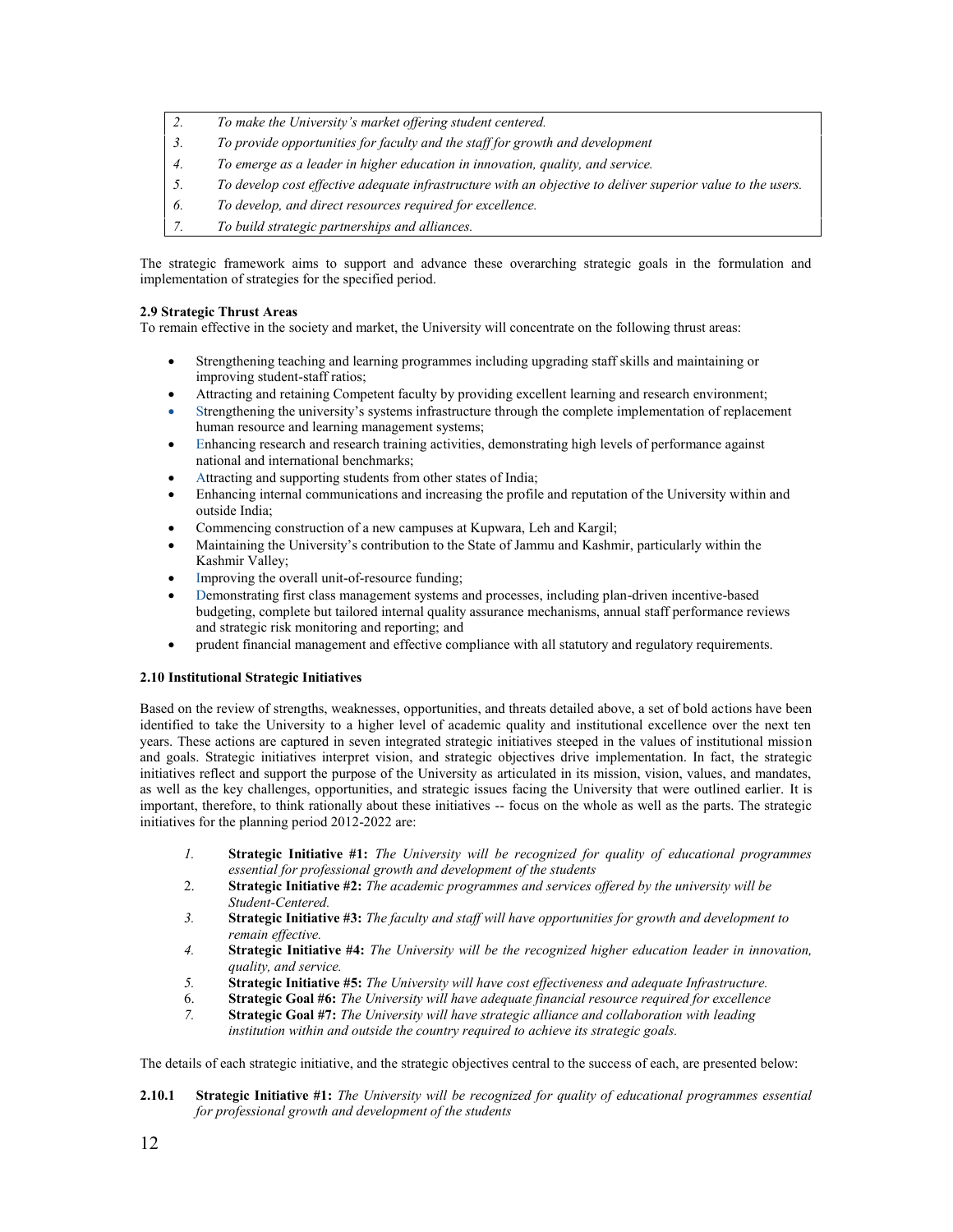As the valley's only public comprehensive University, The University of Kashmir is committed to the pursuit of academic excellence. Academic programmes engage students in a teaching and learning covenant of knowledge and values derived from the mission and goals of the institution and tenets of different fields of study. Faculty dedication to this philosophy qualifies them as members of the University corps of instruction. The hallmark of this corps is teaching excellence. The University and its faculty are focused on continuous quality improvement of each programme and academic support service. Over the next five years, attention will be paid to enhancing teaching effectiveness, strengthening current programmes, and building new programmes to meet the need of a diverse and growing student population. By 2022 the University will be known nationwide as a center of teaching excellence with programmes of distinction in each of its campuses and academic departments.

# **Strategies for Implementation**

To make this happen, the following strategic objectives must be addressed:

- acquisition, maintenance and improvement of high-quality facilities and equipment;
- promote and encourage faculty knowledge and innovation;
- an academically competitive and supported student body;
- enhance academic support services;
- improve educational resources, and high-demand academic programs. .
- develop academic structure and governance to meet the needs of a multi-faceted university
- Increase academic programme offerings by 20% by December 2022.
- Establish College of Basic Science by fall 2022.
- Establish an "International Business & Economic Development Center" to serve the State of Jammu and Kashmir by December 2022.
- Establish an e-Campus whereby quality academic programs and support services can be delivered via digital processes by fall 2022.
- Develop well defined student outcome measures for each academic programme by 2022.
- Enhance the facilities and capabilities of non-formal educational system of the University to make possible lifelong learning.
- Determine which and how professional programme accreditation will be pursued
- Ensure that each department/centre of the University develops programmes of excellence which are benchmarked against peer institutions by December 2022.

By pursuing these strategies, the University will move closer to realizing its vision of achieving national prominence in postgraduate education and expanded recognition for selected research programmes

# **Strategic Initiative #1**

*The University will be recognized for quality of educational programmes essential for professional growth and development of the students*

| <b>Strategy</b> | <b>Intended Outcomes/Objectives</b> | Measures to be used/ Criteria for Success |
|-----------------|-------------------------------------|-------------------------------------------|
|                 |                                     |                                           |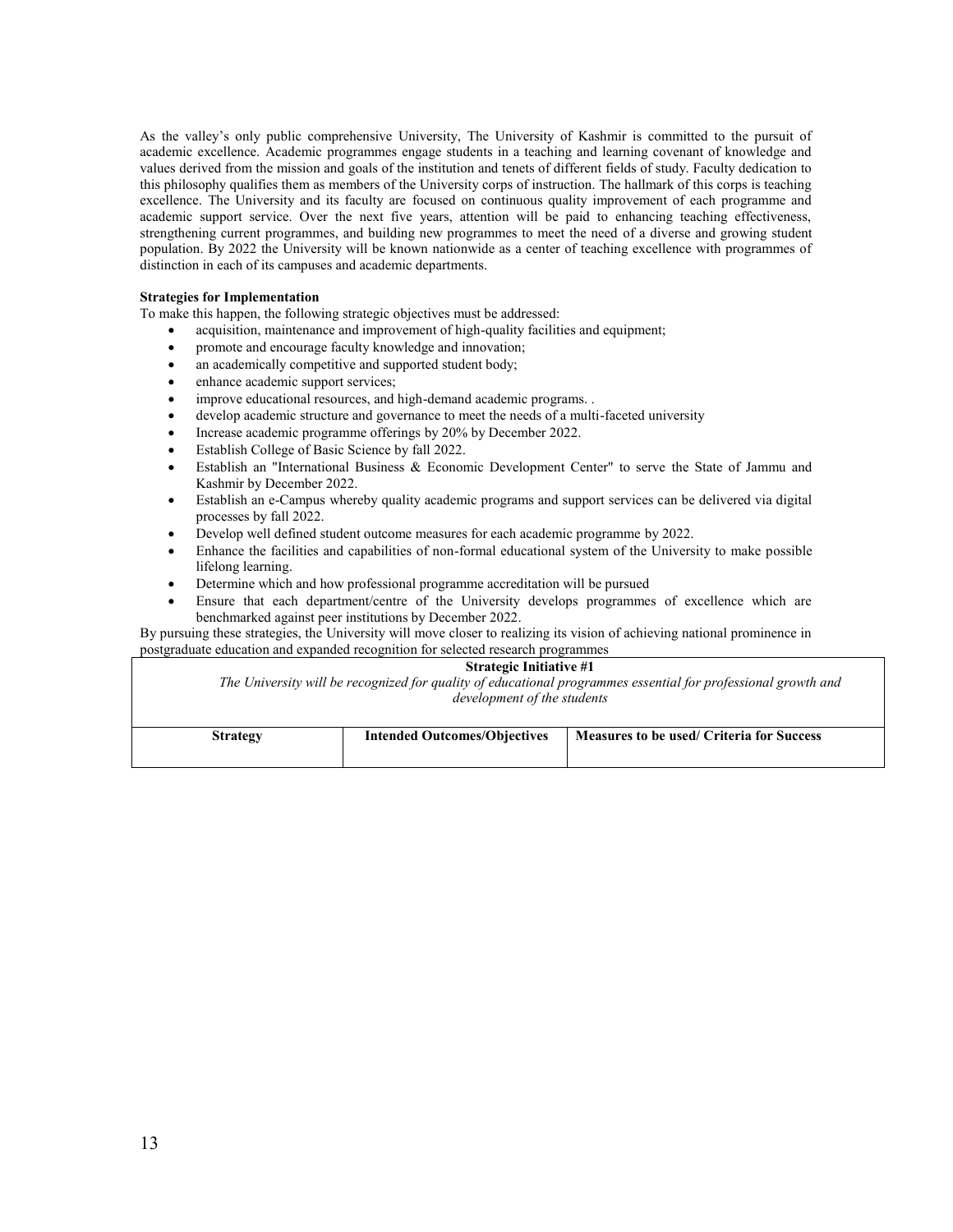| Advance faculty knowledge<br>through scholarly activity, and<br>create learning opportunities for<br>students that incorporate that<br>knowledge. Utilize the Quality<br>Enhancement Plan as an | 1.1: The faculty of the University<br>demonstrates contributions to<br>scholarship through professional<br>activities, publication, and research.<br>1:2.a: Implementation of the Quality | 1.1: Results of activity will be included in college<br>annual reports.                                                                                                                                                       |
|-------------------------------------------------------------------------------------------------------------------------------------------------------------------------------------------------|-------------------------------------------------------------------------------------------------------------------------------------------------------------------------------------------|-------------------------------------------------------------------------------------------------------------------------------------------------------------------------------------------------------------------------------|
| integrated model of curriculum<br>revision, faculty development,<br>faculty/student research, and<br>assessment leading to student<br>learning gains.                                           | Enhancement Plan (QEP).<br>1.2.b: Faculty have engaged<br>students in action research where                                                                                               | <b>1.2.a:</b> Implementation of the University Quality<br>Enhancement Plan (QEP) for student learning goals<br>related to ecological perspective and community<br>awareness and achievement of goals set forth in the<br>QEP. |
|                                                                                                                                                                                                 | possible melding it with civic<br>engagement, service learning and<br>the Quality Enhancement Plan<br>$(QEP)$ .<br>1.3: Implementation of new courses                                     | 1.2.b: Benchmark index scores in top quartile for<br>public comprehensive institutions in key areas based<br>on results received.                                                                                             |
|                                                                                                                                                                                                 | that embed service learning goals<br>and total service hours, and<br>maintenance of service learning<br>opportunities                                                                     |                                                                                                                                                                                                                               |
|                                                                                                                                                                                                 |                                                                                                                                                                                           |                                                                                                                                                                                                                               |

**2.10.2 Strategic Initiative #2:** *The academic programmes and services offered by the university will be Student- Centered*

In its basic form, a student-centered culture designs all aspects of learning, service delivery, and support to meet the needs of students. These needs include a safe, healthy learning environment that nurtures students' personal growth, co curricular activities that increase their learning in a number of dimensions, administrative procedures that help them to obtain a high-quality education, personal experiences that lead to feeling "connected" to the campus community, and service-learning opportunities that develop them as responsible citizens. Each department of the University must be guided by what is best for the students when making decisions.

Over the next ten years, the University will work to ensure that each student has immediate and effective support as he/she attends the University. By 2022 the University will be known as one of the most student-centered institutions in India.

# **Strategies for Implementation**

To make this happen, the following strategic objectives must be addressed:

- Provide a quality, student-centered education to more than 2, 50,000 students of the State by December 2022.
- Improve ways to measure and compare student satisfaction of the Institution and use this information to create a new set of best practices by December 2022.
- Introduce the use of specialized student ID cards for a variety of services and security for all students by December 2020.
- Create and effectively implement a "First-Year Programme" for all students on the University campuses by December 2020.
- Increase student retention at the campus to 80% by December 2020.

| <b>Strategic Initiative #2</b><br>The academic programmes and services offered by the university will be Student-Centered |                                     |                                           |
|---------------------------------------------------------------------------------------------------------------------------|-------------------------------------|-------------------------------------------|
| <b>Strategy</b>                                                                                                           | <b>Intended Outcomes/Objectives</b> | Measures to be used/ Criteria for Success |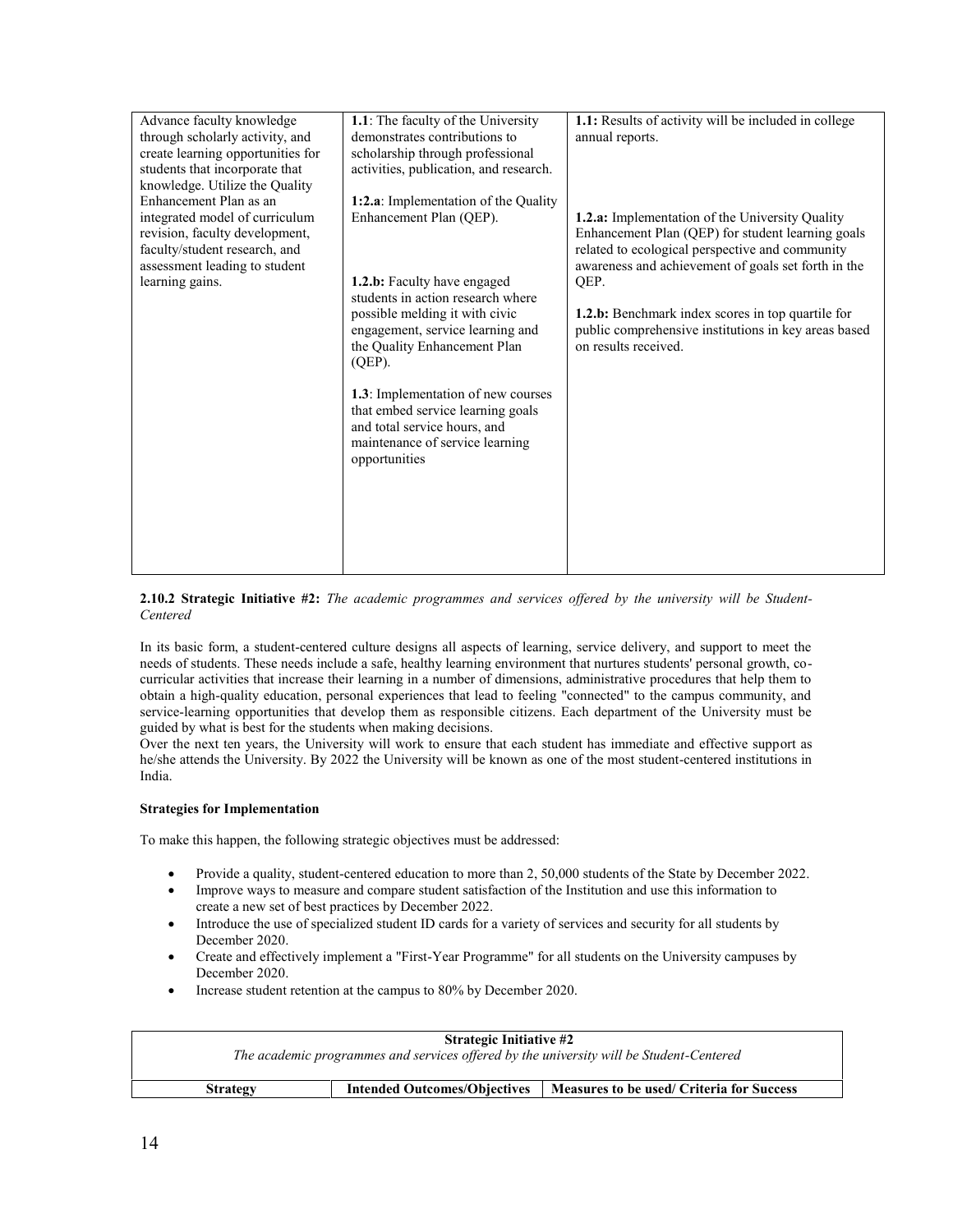| To make this happen, the<br>following strategic objectives<br>must be addressed:<br>Provide a quality,<br>$\bullet$<br>student-centered<br>education to more<br>than 2, 50,000<br>students of the State<br>by December 2022.<br>Improve ways to<br>$\bullet$<br>measure and compare<br>student satisfaction of<br>the Institution and use<br>this information to<br>create a new set of<br>best practices by<br>December 2020.<br>Introduce the use of<br>specialized student ID<br>cards for a variety of<br>services and security<br>for all students by<br>December 2020.<br>Create and effectively<br>implement a "First-<br>Year Programme" for<br>all students on the<br>University campuses<br>by December 2020.<br>Increase student<br>retention at the<br>campus to 80% by<br>December 2022. | This will help students help them<br>to obtain a high-quality education,<br>personal experiences that lead to<br>feeling "connected" to the campus<br>community, and service-learning<br>opportunities that develop them as<br>responsible citizens. | Over the next ten years, the University will work<br>to ensure that each student has immediate and<br>effective support as he/she attends the University.<br>By 2022 the University will be known as one of<br>the most student-centered institutions in India. |  |
|-------------------------------------------------------------------------------------------------------------------------------------------------------------------------------------------------------------------------------------------------------------------------------------------------------------------------------------------------------------------------------------------------------------------------------------------------------------------------------------------------------------------------------------------------------------------------------------------------------------------------------------------------------------------------------------------------------------------------------------------------------------------------------------------------------|------------------------------------------------------------------------------------------------------------------------------------------------------------------------------------------------------------------------------------------------------|-----------------------------------------------------------------------------------------------------------------------------------------------------------------------------------------------------------------------------------------------------------------|--|
|                                                                                                                                                                                                                                                                                                                                                                                                                                                                                                                                                                                                                                                                                                                                                                                                       |                                                                                                                                                                                                                                                      |                                                                                                                                                                                                                                                                 |  |

# **2.10.3 Strategic Initiative #3:** *The faculty and staff will have opportunities for growth and development to remain effective*

Human resource is recognized as basic prerequisite for the success of any service organization in general and education in particular. Faculty and staff of the University will need to be trained, supported, and encouraged by a compensated at a rate commensurate with what they will be asked to accomplish in this plan - create and train a diverse the University faculty and staff while increasing specified support and compensation to the state or southeast average.

# **Strategies for Implementation**

- 100% of the faculty and staff will be trained in the use of technology needed to execute their responsibilities -- 20- 2020-2022.
- Strengthening Academic staff College in terms faculty, facilities and physical infrastructure in order to make it a 'Centre for Quality Enhancement' where the University faculty will participate in research and the learning of best practices for providing instruction to students.
- Establish and maintain succession planning for every key leadership position by fall 2020.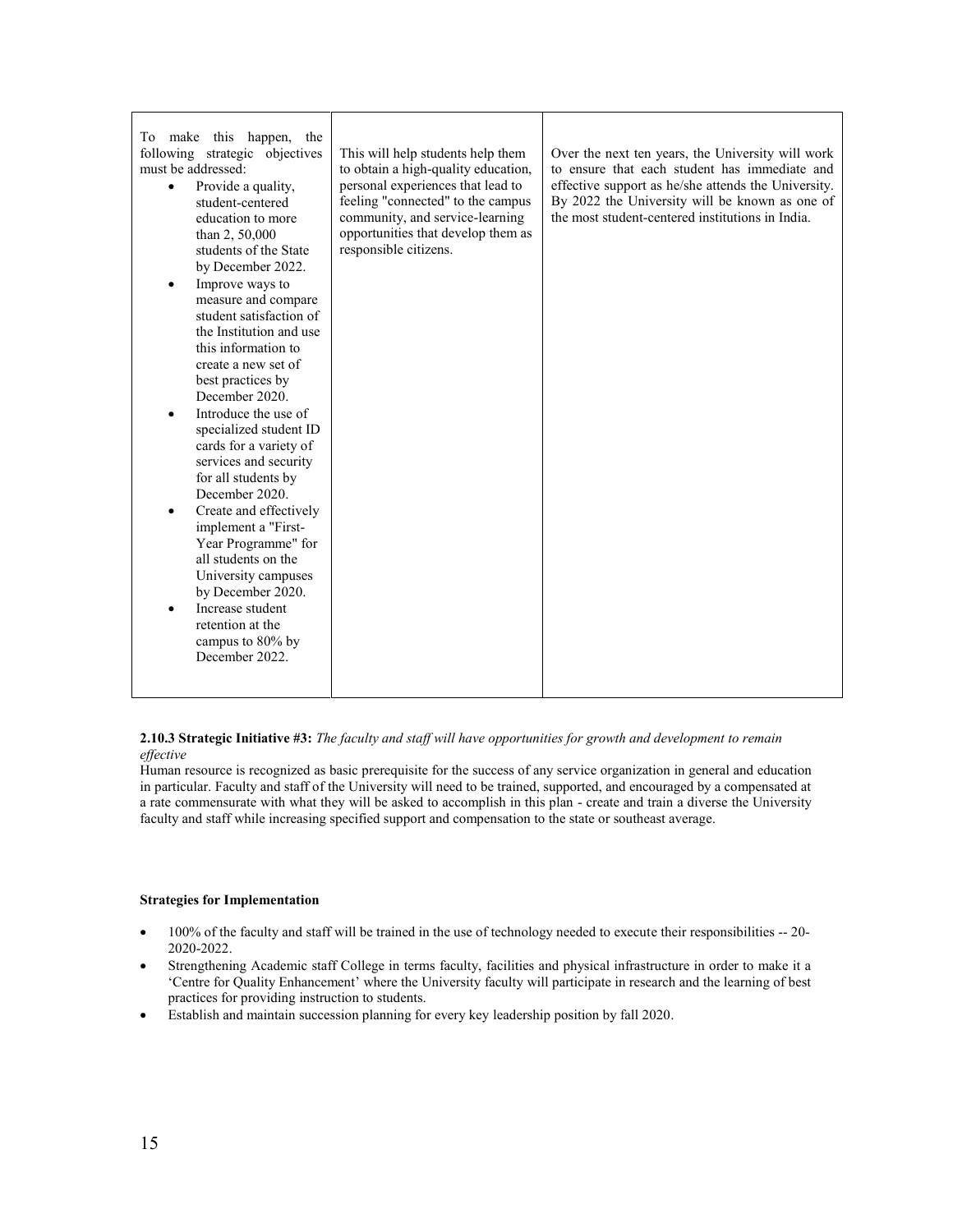| <b>Strategy</b>                                                                                                                                                                                                                                                                                                                                                       | <b>Intended Outcomes/Objectives</b>                                                                                                                                                                                                                                                                          | <b>Measures to be used/ Criteria for Success</b>                                                                                                                                                                                                                                                                                                                                                                                                                                                                                                                                     |
|-----------------------------------------------------------------------------------------------------------------------------------------------------------------------------------------------------------------------------------------------------------------------------------------------------------------------------------------------------------------------|--------------------------------------------------------------------------------------------------------------------------------------------------------------------------------------------------------------------------------------------------------------------------------------------------------------|--------------------------------------------------------------------------------------------------------------------------------------------------------------------------------------------------------------------------------------------------------------------------------------------------------------------------------------------------------------------------------------------------------------------------------------------------------------------------------------------------------------------------------------------------------------------------------------|
| Deputations to institutions of<br>repute within and outside<br>country.<br>Seed money to newly<br>recruited teachers<br>Refresher courses/<br>orientation courses for<br>faculty<br>Encourage faculty to get<br>more research grants<br>faculty and staff will be<br>trained in the use of<br>technology needed to execute<br>their responsibilities -- 2018-<br>2020 | Strengthening Academic staff<br>College in terms faculty, facilities<br>and physical infrastructure in order<br>to make it a 'Centre for Quality<br>Enhancement' where the University<br>faculty will participate in research<br>and the learning of best practices for<br>providing instruction to students | 100% of the faculty and staff will be trained in<br>$\bullet$<br>the use of technology needed to execute their<br>responsibilities -2020-2022.<br>Strengthening Academic staff College in terms<br>$\bullet$<br>faculty, facilities and physical infrastructure in<br>order to make it a 'Centre for Quality<br>Enhancement' where the University faculty will<br>participate in research and the learning of best<br>practices for providing instruction to students.<br>Establish and maintain succession planning for<br>$\bullet$<br>every key leadership position by fall 2020. |

| <b>Strategic Initiative #3</b>                                                               |  |  |  |  |
|----------------------------------------------------------------------------------------------|--|--|--|--|
| The faculty and staff will have opportunities for growth and development to remain effective |  |  |  |  |

**2.10.4 Strategic Initiative #4:** *The University will be the recognized higher education leader in innovation, quality, and service.*

A key component of the University's future success is to maximize the use of its resources by creating and sustaining a culture of innovation, collaboration, quality, leadership, and service in all areas and at every level. To accomplish this goal, incentive structures must be aligned with the desired outcomes. As important is ensuring that the University is widely known and admired for these attributes.

# **Strategies for Implementation**

Examples of the thrusts that will enable achievement of this strategic goal are to:

- Appoint and develop extraordinary leaders at every level
- Foster a University-wide culture of innovation, quality, and service
- Be a leader in science, management and technology
- Ensure proper incentives and capitalize on University-wide synergies
- Build brand and reputation and market aggressively

| <b>Strategic Initiative #4</b>                                                                   |                              |  |                                            |
|--------------------------------------------------------------------------------------------------|------------------------------|--|--------------------------------------------|
| The University will be a recognized higher education leader in innovation, quality, and service. |                              |  |                                            |
| <b>Strategy</b>                                                                                  | Intended Outcomes/Objectives |  |                                            |
|                                                                                                  |                              |  | Measures to be used / Criteria for Success |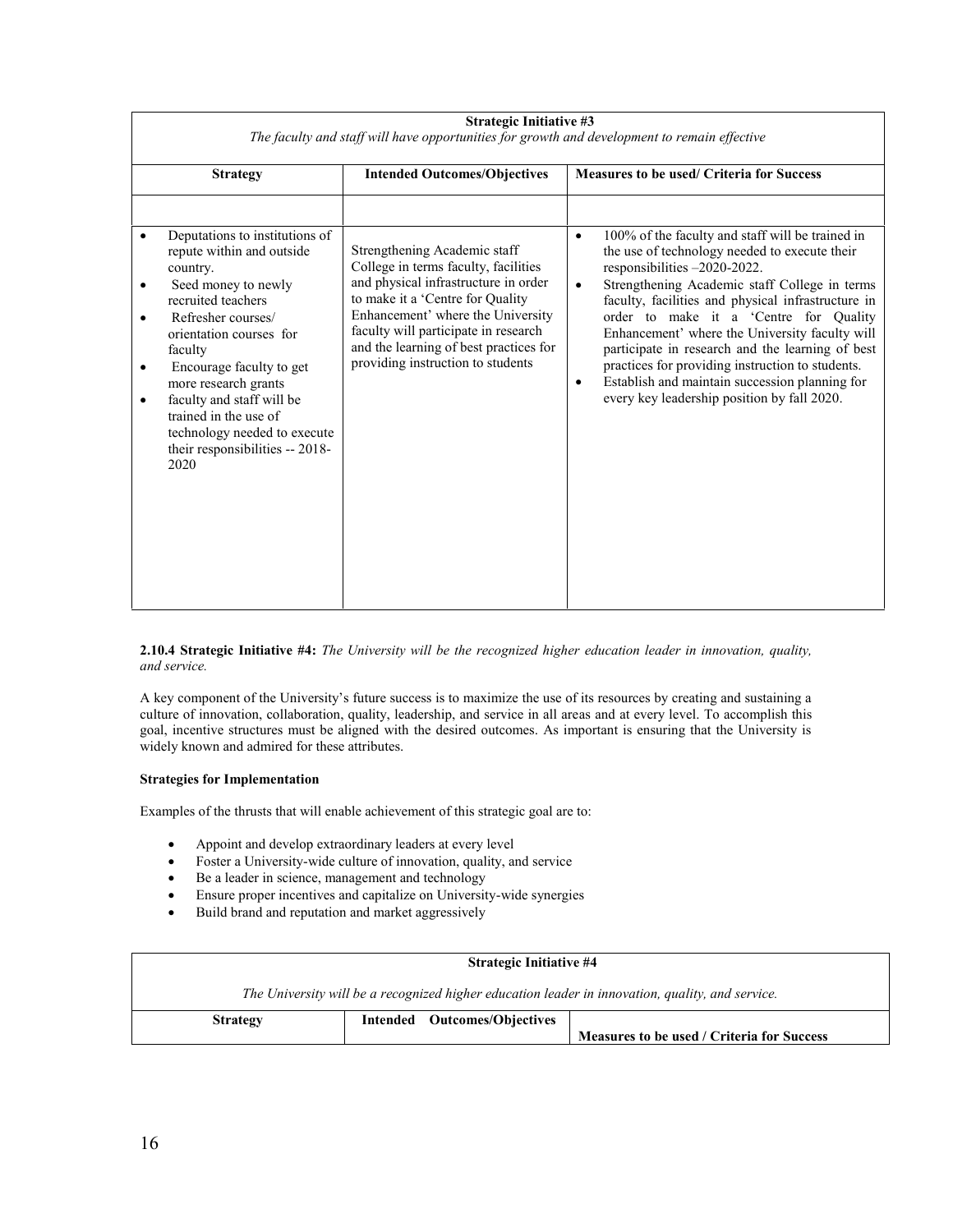| Appoint and produce<br>٠<br>extraordinary leaders at<br>every level<br>Foster a University-wide<br>$\bullet$<br>culture of innovation,<br>quality, and service<br>Be a leader in science,<br>$\bullet$<br>management and<br>technology<br>Ensure proper incentives<br>$\bullet$<br>and capitalize on<br>University-wide<br>synergies | This will maximize the use of its<br>resources by creating and sustaining<br>of<br>innovation.<br>culture<br>a.<br>collaboration, quality, leadership,<br>and service in all areas and at every<br>level. To accomplish this goal,<br>incentive structures must be aligned<br>with the desired outcomes. Equally<br>important is ensuring that the<br>University is widely known and<br>admired for these attributes. | Foster a University-wide culture of<br>innovation, quality, and service<br>Be a leader in science, management and<br>technology |
|--------------------------------------------------------------------------------------------------------------------------------------------------------------------------------------------------------------------------------------------------------------------------------------------------------------------------------------|-----------------------------------------------------------------------------------------------------------------------------------------------------------------------------------------------------------------------------------------------------------------------------------------------------------------------------------------------------------------------------------------------------------------------|---------------------------------------------------------------------------------------------------------------------------------|
|--------------------------------------------------------------------------------------------------------------------------------------------------------------------------------------------------------------------------------------------------------------------------------------------------------------------------------------|-----------------------------------------------------------------------------------------------------------------------------------------------------------------------------------------------------------------------------------------------------------------------------------------------------------------------------------------------------------------------------------------------------------------------|---------------------------------------------------------------------------------------------------------------------------------|

# **2.10.5**

**Strategic Initiative #5:** *The University will have cost effectiveness and adequate Infrastructure*

As state institutions of higher education in India look to the future, they must find new ways to reduce costs and increase income. The University will stress efficiency and effectiveness in all it undertakes. At the same time there is a constant need to assess and improve facilities, transportation, communication, and other forms of infrastructure that support students, faculty, and staff at the various campuses that comprise the expanding Kashmir University. New construction and facility renovation needs will be prioritized. The latter will be done with an emphasis on safety and security in addition to proving what is needed to execute the plans of the University. By 2020 the University will be recognized as an innovator in cost-effectiveness, facility and technology infrastructure, and its ability to develop new income streams.

# **Strategies for Implementation**

To make this happen, the following strategic objectives must be addressed:

- Prepare and implement a university technology plan for all major activities and functions by December 2020.
- Enhance classroom and laboratory facilities by 50 percent at main campus by December 2020
- Enhance classroom and laboratory facilities by 100 percent at South and North campuses by December 2020
- Develop basic physical infrastructure at Kupwara, Leh and Kargil campuses by 2018.
- Develop a funding plan and preliminary architectural concepts for a multipurpose arena on Zukoora campus by December 2020
- Construct four additional hostels at the main campus by December 2020.
- Develop a "Heritage Village" on the Naseem Bagh campus by December 2020.
- Increase grant by 100% by December 2022 using 2012 data as a baseline.
- Complete a feasibility study for a university capital campaign by mid 2019.
- Conduct a capital campaign by 2020.
- Increase by 100% alumni donations by 2020.
- Continue to refine the centralized budgeting process for the (total) university and have this process refined and complete with the issuance of the'17- 18 budgets by December 2020.
- Introduce a comprehensive Institutional Effectiveness Plan by June 2020 .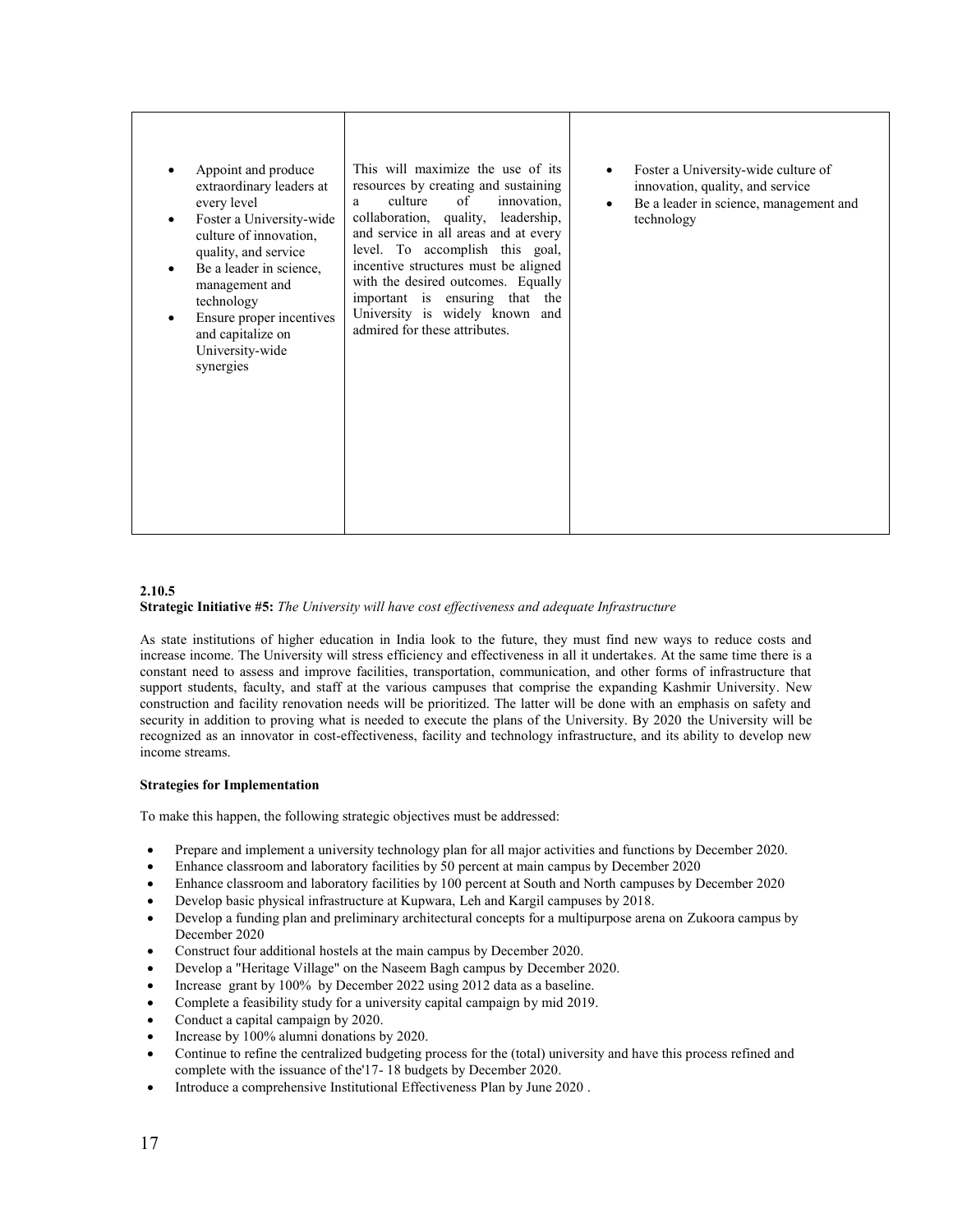- Implement six new e-solutions that provide expeditious, efficient, and quality services to the students and efficiency and effectiveness to administrative processes of the University by August 2017.
- Build an improved financial model for the University benchmarked on best universities of the world by December 2022.

| <b>Strategic Initiative #5</b><br>The University will have cost effectiveness and adequate Infrastructure                                                                                                                                                                                                                                                                                                                                                                                                                                                                                                                                                                                                                                                                                                                                                                                                                                                                                                                                                                                                                                                                                                                                                               |                                                                                                                                                                                                                                                                                                                                                                                                                                                                                                                                                                                                                                                                                                                                                                                                                                                                                                                                         |                                                                                                                                                                                                                                                                                                                                                                                                                                                            |  |  |
|-------------------------------------------------------------------------------------------------------------------------------------------------------------------------------------------------------------------------------------------------------------------------------------------------------------------------------------------------------------------------------------------------------------------------------------------------------------------------------------------------------------------------------------------------------------------------------------------------------------------------------------------------------------------------------------------------------------------------------------------------------------------------------------------------------------------------------------------------------------------------------------------------------------------------------------------------------------------------------------------------------------------------------------------------------------------------------------------------------------------------------------------------------------------------------------------------------------------------------------------------------------------------|-----------------------------------------------------------------------------------------------------------------------------------------------------------------------------------------------------------------------------------------------------------------------------------------------------------------------------------------------------------------------------------------------------------------------------------------------------------------------------------------------------------------------------------------------------------------------------------------------------------------------------------------------------------------------------------------------------------------------------------------------------------------------------------------------------------------------------------------------------------------------------------------------------------------------------------------|------------------------------------------------------------------------------------------------------------------------------------------------------------------------------------------------------------------------------------------------------------------------------------------------------------------------------------------------------------------------------------------------------------------------------------------------------------|--|--|
|                                                                                                                                                                                                                                                                                                                                                                                                                                                                                                                                                                                                                                                                                                                                                                                                                                                                                                                                                                                                                                                                                                                                                                                                                                                                         |                                                                                                                                                                                                                                                                                                                                                                                                                                                                                                                                                                                                                                                                                                                                                                                                                                                                                                                                         |                                                                                                                                                                                                                                                                                                                                                                                                                                                            |  |  |
| <b>Strategy</b>                                                                                                                                                                                                                                                                                                                                                                                                                                                                                                                                                                                                                                                                                                                                                                                                                                                                                                                                                                                                                                                                                                                                                                                                                                                         | <b>Intended Outcomes/Objectives</b>                                                                                                                                                                                                                                                                                                                                                                                                                                                                                                                                                                                                                                                                                                                                                                                                                                                                                                     | Measures to be used/ Criteria for Success                                                                                                                                                                                                                                                                                                                                                                                                                  |  |  |
| Prepare and implement a<br>university technology plan<br>for all major activities and<br>functions by December<br>2020.<br>Enhance classroom and<br>laboratory facilities by 50<br>percent at main campus by<br>December 2020<br>Enhance classroom and<br>laboratory facilities by 100<br>percent at South and North<br>campuses by December<br>2020<br>Develop basic physical<br>٠<br>infrastructure at Kupwara,<br>Leh and Kargil campuses<br>by 2020.<br>Develop a funding plan and<br>preliminary architectural<br>concepts for a multipurpose<br>arena on Zakura campus by<br>December 2020.<br>Construct four additional<br>$\bullet$<br>hostels at the main campus<br>by December 2020.<br>Construct the student center<br>٠<br>on Zakura campus by fall<br>2020.<br>Develop a "Heritage<br>Village" on the Naseem<br>Bagh campus by December<br>2020.<br>Increase by 100% grant<br>income by December 2020<br>using 2012 data as a<br>baseline.<br>Implement six new e-<br>solutions that provide<br>expeditious, efficient, and<br>quality<br>services to the students and<br>efficiency and effectiveness<br>to administrative processes<br>of the University by August<br>2020.<br>Build an improved<br>financial model for the<br>University benchmarked on | The University will find new<br>$\bullet$<br>ways to reduce costs and<br>increase<br>income.<br>The<br>University<br>will<br>stress<br>efficiency and effectiveness<br>in all it undertakes. At the<br>same time there is a constant<br>need to assess and improve<br>facilities.<br>transportation,<br>communication, and other<br>forms of infrastructure that<br>support students, faculty, and<br>staff at the various campuses<br>that comprise the expanding<br>Kashmir University. New<br>construction<br>and<br>facility<br>renovation needs will be<br>prioritized. The latter will be<br>done with an emphasis on<br>safety and security in addition<br>to laying out what is needed<br>to execute the plans of the<br>University. By 2022 the<br>University will be recognized<br>as an innovator in cost-<br>effectiveness, facility and<br>technology infrastructure, and<br>its ability to develop new<br>income streams. | Rationale, scope and objectives of the<br>$\bullet$<br>programme are to be measured off and on to<br>see the success of the programme.<br>. Data and information, Resource targeting,<br>$\bullet$<br>Procurement of resources have to be analyzed<br>regularly to see the success of the programmes<br>Targets, budgets and timelines.<br>$\bullet$<br>Financial<br>planning and management have to be<br>monitored for evaulauting criteria for success. |  |  |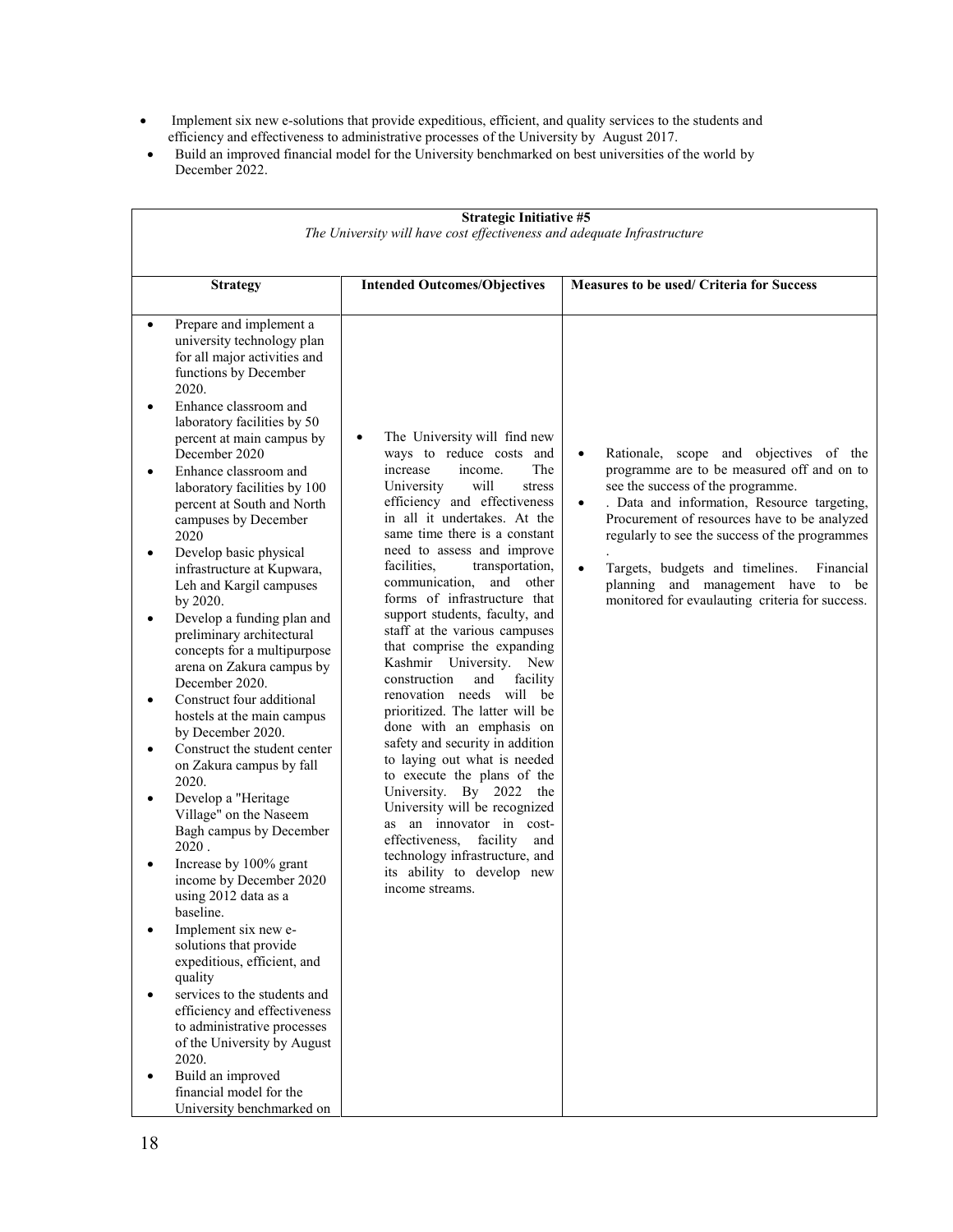| best universities of the<br>world by December 2015. |  |
|-----------------------------------------------------|--|
|                                                     |  |
|                                                     |  |
|                                                     |  |
|                                                     |  |
|                                                     |  |
|                                                     |  |
|                                                     |  |
|                                                     |  |

# **2.10.6 Strategic Goal #6:** *The University will have adequate financial resource required for excellence*

It is clear that the universities that have a desire for excellence and the necessary financial resources to reach their goals are the ones that will rise to the top in the future. Given recent trends, it is clear that the University will need to maximize the effective and efficient use of its current resource base as well as locate new sources and partnerships if it is to be among the best in the coming years.

# **Strategies for Implementation**

Examples of the thrusts that will enable achievement of this strategic goal are to:

- Make most efficient use of current resources
- $\checkmark$  To implement financial resources to boost the efficiency of the system
- $\checkmark$  Streamlined and synergistic organization
- $\checkmark$  Cost containment and reduction
- $\checkmark$  Productivity improvement
- $\checkmark$  On-going reallocation and redeployment
- Harness the power of the University's extended family and friends
	- $\checkmark$  Alumni and friends activism
	- $\checkmark$  Private foundation support
	- $\checkmark$  Corporate support<br> $\checkmark$  Other stakeholders
	- $\checkmark$  Other stakeholders<br> $\checkmark$  Main Campus, Sou
	- Main Campus, South Campus, and North Campus communities
- Develop new sources of financial support

| <b>Strategic Initiative #6</b><br>The University will have adequate financial resource required for excellence |                                        |                                           |  |  |
|----------------------------------------------------------------------------------------------------------------|----------------------------------------|-------------------------------------------|--|--|
| <b>Strategy</b>                                                                                                | Intended<br><b>Outcomes/Objectives</b> | Measures to be used/ Criteria for Success |  |  |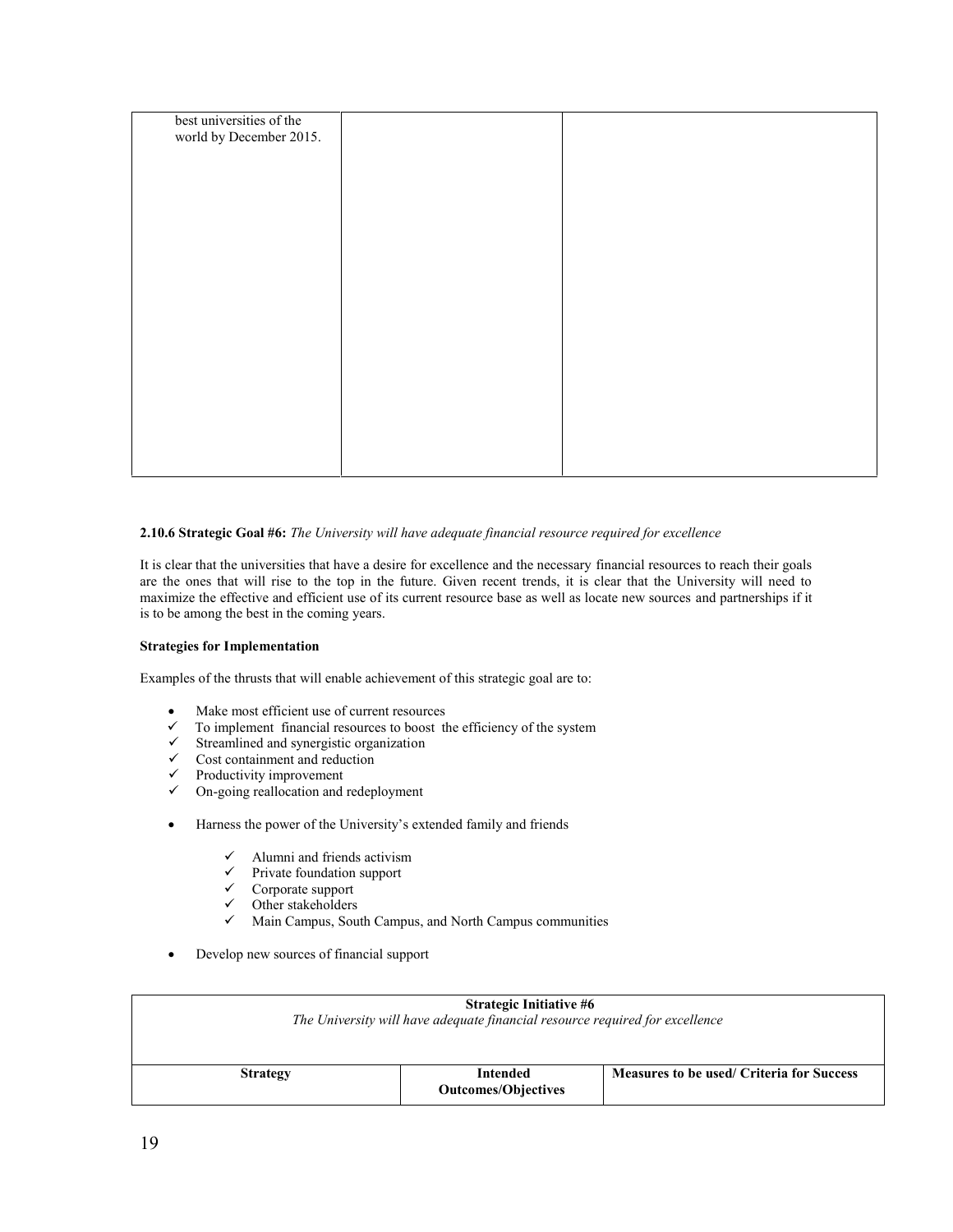**2.10.7 Strategic Goal #7:** *The University will have strategic alliance and collaboration with leading institution within and outside the country required to achieve its strategic goals.*

The prerequisite for the success of the University in a highly competitive environment of the future success is to develop and sustain strategic alliances and collaborations with such educational institutions within and outside the country that are capable to help the University in meeting the growing demands of its stakeholders.

# **Strategies for Implementation**

To accomplish this goal, the University needs to take following measures:

- $\checkmark$  Devise a comprehensive collaboration policy that will facilitate the faculty and staff to develop partnership with industry, business, educational institutions, and community agencies;
- $\checkmark$  Establish faculty Advisory Boards with appropriate representatives from industry and the wider community; and
- $\checkmark$  Devise the procedures for adjunct and honourary appointments to encourage further relevant appointments

#### **Strategic Initiative #7**

*The University will have strategic alliance and collaboration with leading institution within and outside the country required to achieve its strategic goals*

| <b>Strategy</b> | <b>Intended Outcomes/Objectives</b> | Measures to be used/ Criteria for Success |
|-----------------|-------------------------------------|-------------------------------------------|
|                 |                                     |                                           |
|                 |                                     |                                           |
|                 |                                     |                                           |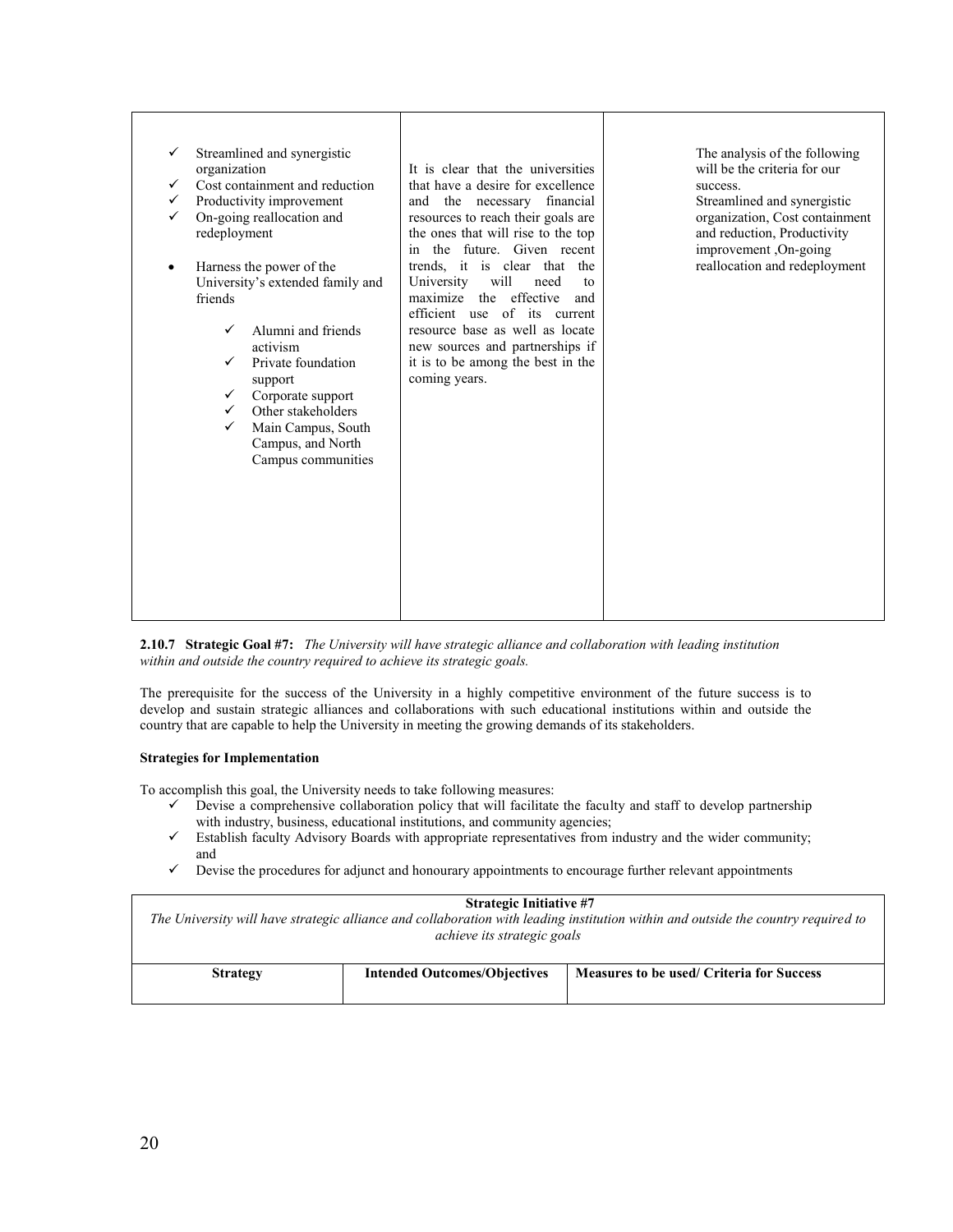| Devise a comprehensive<br>collaboration policy that<br>will facilitate the faculty<br>and staff to develop<br>partnership<br>with<br>industry,<br>business,<br>educational institutions,<br>and<br>community<br>agencies;<br>Establish<br>faculty<br>٠<br>Advisory Boards with<br>appropriate<br>representatives<br>from<br>industry and the wider<br>community;<br>Devise the procedures<br>$\bullet$<br>adjunct<br>and<br>for<br>honourary appointments<br>encourage further<br>to<br>relevant appointments | This will help to develop and<br>sustain strategic alliances and<br>collaborations with such educational<br>institutions within and outside the<br>country | Feedback from students, scholars and teachers will<br>help us to gauge the effectiveness of the strategic<br>alliance and collaboration with leading institution<br>within and outside the country. |  |
|---------------------------------------------------------------------------------------------------------------------------------------------------------------------------------------------------------------------------------------------------------------------------------------------------------------------------------------------------------------------------------------------------------------------------------------------------------------------------------------------------------------|------------------------------------------------------------------------------------------------------------------------------------------------------------|-----------------------------------------------------------------------------------------------------------------------------------------------------------------------------------------------------|--|
|---------------------------------------------------------------------------------------------------------------------------------------------------------------------------------------------------------------------------------------------------------------------------------------------------------------------------------------------------------------------------------------------------------------------------------------------------------------------------------------------------------------|------------------------------------------------------------------------------------------------------------------------------------------------------------|-----------------------------------------------------------------------------------------------------------------------------------------------------------------------------------------------------|--|

# **SECTION: 3 RESOURCES PLAN FOR ACHIEVING STRATEGIC GOALS**

Resources are a necessary--but not sufficient--condition for excellence. The resources needed to execute the University's strategic plan will include a mix of people, money, facilities, and technology. Obtaining these resources requires, a resource structure consisting of the following four key ingredients:

- State government shall continue to play a vital role in supporting core University activities.
- Tuition from self-financing seats from various academic and professional programmes.
- Faculty members do their part through excellent work and success in winning grants and contracts.
- The University's leadership does its part by making the best use of resources with which we have been entrusted, by aggressively cutting costs and streamlining the administrative structure, and by being creative in developing new revenue sources.

The university's initial emphasis (fiscal years 2012-2022) will be on raising incremental resources through self financing seats while freeing up base resources for reallocation to strategic priorities through cost reduction and other productivity enhancements. During the succeeding five years (fiscal years 2012-2022), the University will expand its focus to also include increased funding from state government, faculty grants and contracts, and new revenue sources.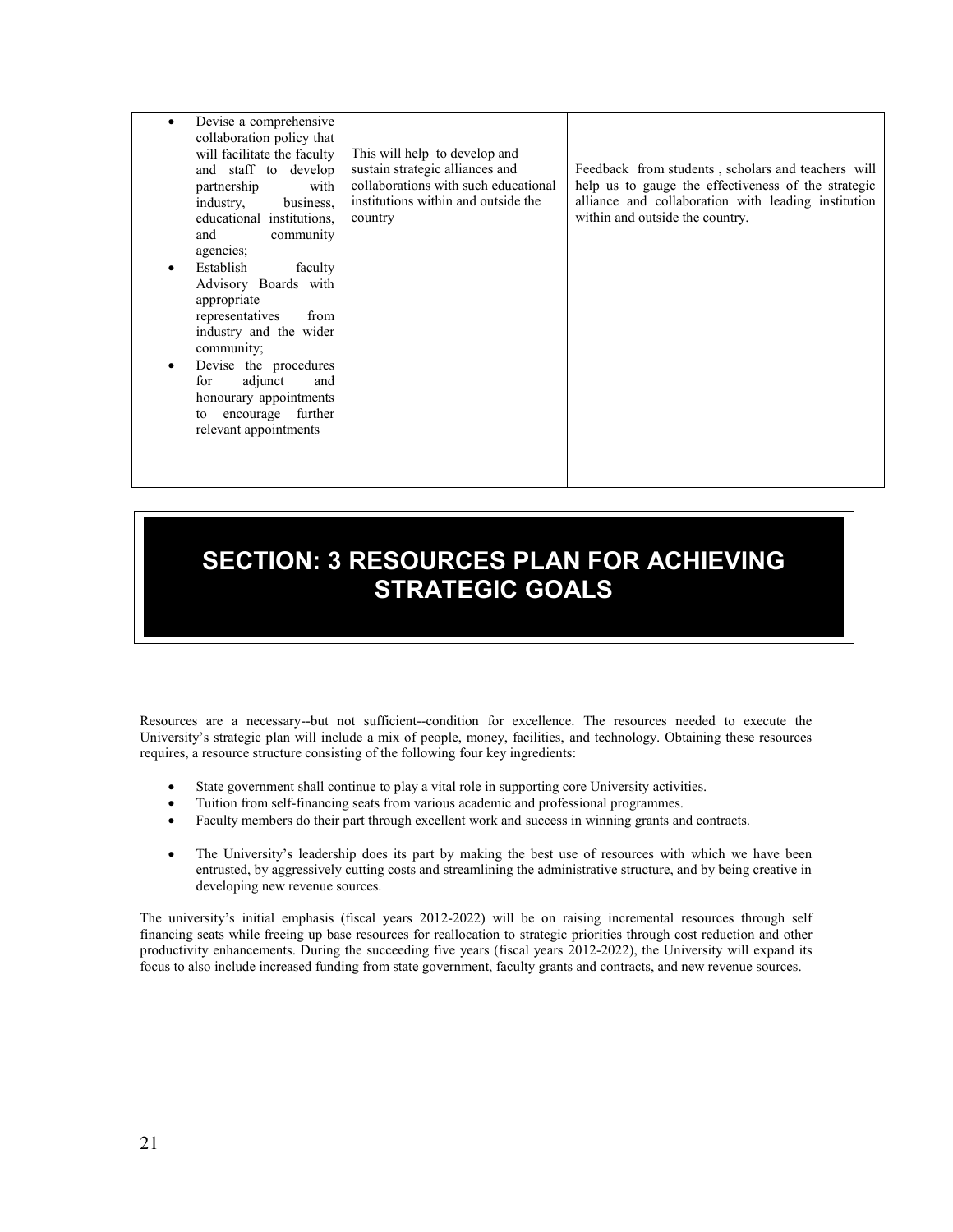# **SECTION: 4 MONITORING AND EVALUATION OF UNIVERSITY PLAN IMPLEMENTION AND RESULTS**

A strategic plan serves as a strategic weapon once it is backed by effective implementation and execution. Unfortunately, many plans fail on this account. As a result, the University will be extraordinarily vigilant and transparent in monitoring implementation efforts set forth in the plans, reporting results, and taking corrective actions as necessary to ensure success. An important part of this effort will be the development of relevant, meaningful indicators/metrics of progress toward strategic plan execution. It is understood, by necessity, that these indicators/metrics will be further developed and refined by the each planning unit in the course of strategic plan execution. Reports to the University Council, University Syndicate, and other stakeholders utilizing indicators and/or metrics of progress will be regular and ongoing.

# **Conclusion:**

The strategic planning framework included within this document builds puts in account discussions with numerous University stakeholders regarding the brilliant future facing this great University and the best way to realize its future. The intent of this version is to refine and clarify the desired planning framework and planning process for the University's planning units involved in this process. It is anticipated that the framework will be further refined and updated throughout Stages 2 and 3 of the University's planning process.

# **APPPENDIX: A**

# OVERVIEW OF STRATEGIC PLAN FORMAT AND DEVELOPMENT PROCESS FOR UNIVERSITY PLANNING UNITS

# **I) Key Components to be Included in all Strategic Plans**

While it is understood that each strategic plan developed through this process will differ somewhat in context and focus, it is expected that all planning units will follow a similar format in preparing their strategic plan documents. The expected components to be included in all strategic plans are shown below:

- Planning Unit Purpose
	- .. Mission
		- .. Vision (Aspirations)
		- .. Guiding Values
		- .. Mandates Impacting Unit
- Planning Unit Strategy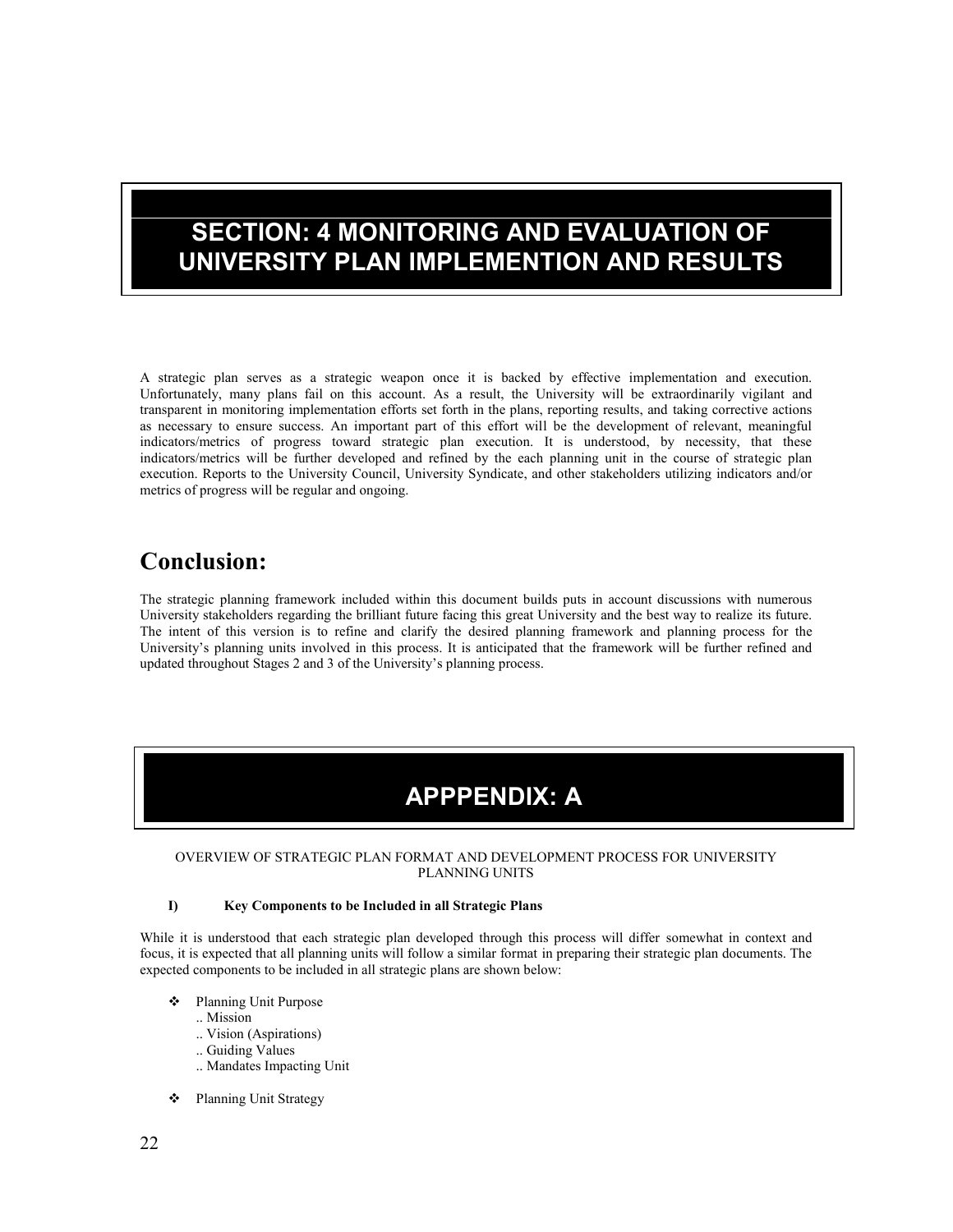- .. Statement of Strategic Intent
- .. Environmental Assessment
- .. Competitive/Benchmark Analysis
- .. SWOT Analysis
- .. Key Strategic Issues Facing the Organization
- .. Strategic Goals and Thrusts
- \* Resource Plan for Achieving Strategic Goals
	- .. Resources Needed
		- $\checkmark$  Human
		- Financial
		- Physical/Capital
		- Other (e.g., technological)
	- .. Resource Procurement Strategy (e.g., reallocation, new funding)
- Monitoring/Evaluation of Plan Implementation and Results
	- .. Implementation Timetable with Milestones
	- .. Performance Metrics and Results

# **II) Major Steps in Strategic Plan Certification Peer Review Process**

Peer Review Process Overview. The major steps within the peer review process flow are outlined below:



**Peer Reviewers**. An important part of this certification process is the identification of peer reviewers, formation of peer review teams for planning units, and the peer review process itself. Guidelines for this component are described further below:

- **Peer Reviewer/Team Selection and Formation**. Given that the planning issues and focus will vary greatly among planning units, the actual composition of peer reviewer teams will naturally vary among planning units. At the same time, all peer reviewers should have relevant experience and expertise to make a valid assessment of the overall quality and viability of each of the required components of the draft plans. It is expected that Deans, Directors of the Campuses, Head of Department and other senior University officers will take the lead in identifying the specific composition and number of members who will serve on their respective peer review committees, ultimately ensuring that there is appropriate representation to provide rigorous and objective reviews of the draft plans.
- **Peer Review Process**. Each peer review committee will determine the specific methodology and schedule for its review, within the context of the overall University strategic planning schedule and the review process objectives outlined earlier. Regardless of the methodology chosen, the work of each peer review committee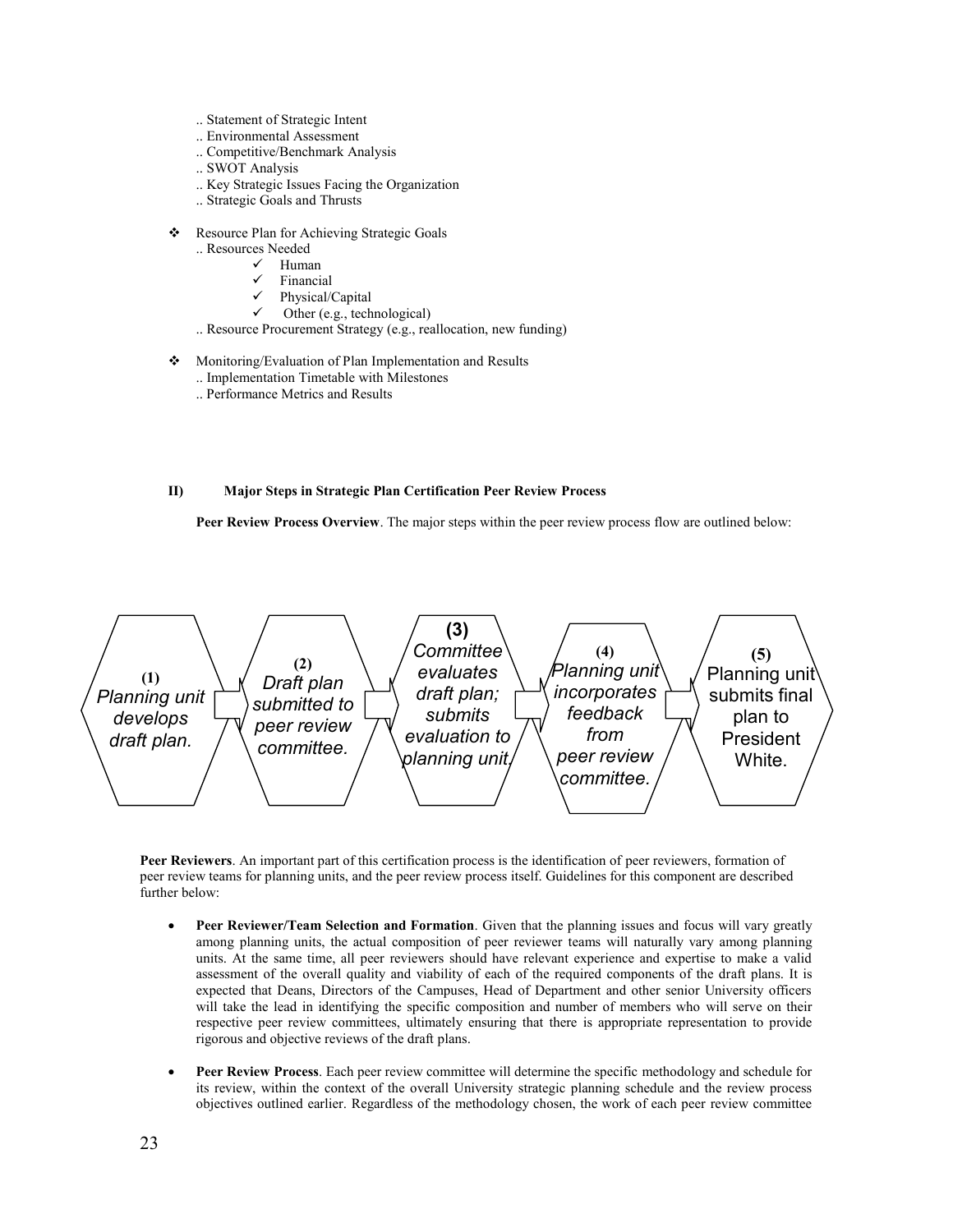will culminate in a short, concise written review. The specific format of these reports is left to the discretion of each committee.

It is expected that Deans, Directors of the Campuses, Head of Department and other senior University officers will play an active role in all aspects of the peer review processes at their respective university campuses, and that the President of the Alumni Association will likewise be actively involved with the support organization peer reviews.

# **APPENDIX: B**

# **University of Kashmir Institutional Effectiveness Process**

Institutions of higher learning are becoming increasingly involved in conducting assessment within its academic programs and administrative support systems. The desire to know how well the institution is doing and to improve in strategic planning efforts, decision support, resource allocation, and operational excellence, the institutions need to devise a complete evaluation system capable of assessing its programmes, processes and systems. Because of the current climate, educational institutions are facing internal and external pressure to increase quality. Consequently institutional effectiveness and Continuous Quality Improvement (CQI) have emerged as two key initiatives in the higher education arena. CQI has become a fundamental driving force for recent assessment and evaluation programs at all levels of education in general and university education in particular.

In an effort to continually improve critical processes and teaching-learning strategies, it is becoming increasingly popular to use meaningful measurement results to establish "best practices" in the field of education. A commitment to continuous quality improvement requires a shared devotion to quality that surpasses other personal and short-term concerns. In order for this process to be sustained, it is imperative that the commitment has longevity and is strategic in nature. To ensure the same, the University needs to document quality and effectiveness by employing a comprehensive system of planning and evaluation in all its major activities and areas. Realizing the need for such a system in the University, the authorities need to approve a policy on institutional effectiveness. To implement this policy, a Committee should be formed consisting of the following members

- Dean Academic Affairs
- Dean College Development Council
- Deans of the Faculties
- Registrar
- Controller of Examinations
- Librarian, Allama Iqbal Library
- Director, Information Technology

Such a committee should also be formed at department level to monitor the effectiveness of the departments/Centres. Such a committee (at Departmental Level) should consist of Head of the Department as Chairman, two Professor, two Associate Professors and two Assistant Professors as members, librarian and Sectional Officer. The Committee shall work closely to design assessment strategies, to identify areas for evaluation, and to guide the Department in carrying out its mission. The committee shall be accountable to Head of the Department and its tenure shall be two years.

Planning and evaluation of teaching, research, service, administration, and educational support should be thorough, broad-based, integrated and appropriate. However, it is not possible to assess every activity within an academic department. The key focus should be on those indicators that link closely with the mission of the academic programme and ultimately to the mission of the University. In some instances, evaluating teacher inputs is necessary if the input assessment can be linked to a correlating outcome. Although assessment efforts have been directed at student learning outcomes vs. facilitation of learning, it is important to know which teaching strategies are working and which are not. The focus should not be the number, but whether or not the chosen indicators address the mission, key functions, and stakeholder needs. In addition, criteria for intended outcomes (average scores, percentile ranks, student satisfaction level, etc.) should not be set too high. Targets that are reasonable when compared to the baseline performance (when available) are what programmes should strive for.

Not all assessment is alike. Different types of assessment should be conducted in an effort to meet the following needs: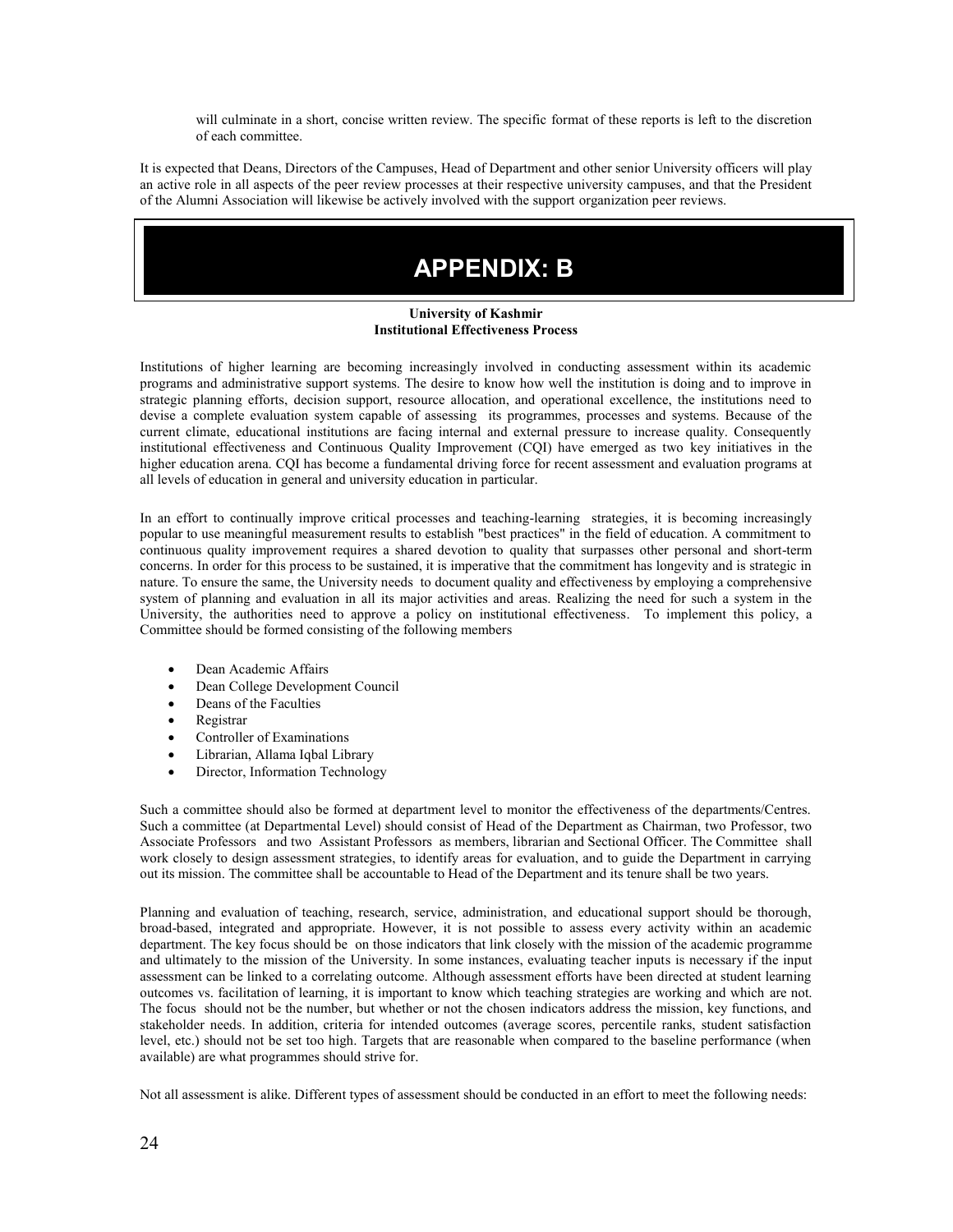- Programme accreditation requirements for the various programmes offered by the University/departments with a focus on student outcomes
- The University requirements for the programme that it offers with the focus on student learning outcomes, and administrative units with the focus on student services and related operations
- Programme review requirements for the various programmes with a focus on student outcomes, efficiency, and accountability
- Strategic planning initiatives for programmes and administrative functions with focus on measurement toward goals
- Accountability initiatives with defined performance measures (primarily efficiency and productivity)

# **Responsibility and Accountability of Assessment Committee**

The committee shall develop and recommend University-wide/ department-wide assessment policies and strategies, assist in developing assessment procedures that meet accepted standards for data collection and analysis, review assessment procedures for consistency with goals and objectives, review results of assessment activities and recommend improvements, review the progress of the University/Department in implementing assessment activities, review all assessment reports and coordinates the preparation of annual reports for the various accreditation agencies in India, strive to ensure that assessment information is not misused, and monitors the effects of assessment to ensure that assessment results are used in subsequent planning activities. To discharge this responsibility successfully, the committee shall perform the following roles:

- To formulate policies related to assessment, recommend those policies to the Vice-Chancellor/ Head and implement those policies which are approved;
- To facilitate the development of an outcome assessment plan for each academic unit, supporting units-- placement unit, library and technological unit in order to endure overall departmental effectiveness;
- To report on the results of the University/Department's assessment plans to the University/Head; and
- To provide technical direction and expertise to the University/Department in such matters as instrument/equipment selection and design, establishment of effectiveness measures for testing, development of techniques and requirements for verification of effectiveness, and specification of standards for technical documentation.

# **Scope and Objectives of Institutional Effectiveness**

Institutional effectiveness requires that the University shall engage will be ongoing, integrated, and institution-wide research-based planning and evaluation processes. Such a planning and evaluation process shall incorporate a systematic review of programs and services that (a) result in continuing improvement and (b) demonstrate that the University/Department is effectively accomplishing its mission. Thus, institutional effectiveness shall provide documentation of planning, assessment, and the use of results in decision-making. Specifically, the focus on institutional effectiveness required the University/Department to do four things

(1) To sharpen the Department's mission statement and the expanded list of its goals;

(2) To identify intended educational (instructional), research, and service outcomes that are consistent with the mission and that are prioritized by the Department;

(3) To assess the extent to which the objectives and intended outcomes are actually being accomplished; and

(4) (Based on assessment findings) to adjust the mission statement, objectives, intended outcomes, and/or activities designed to accomplish them in order to enhance institutional effectiveness.

# **Tasks involved in Institutional Effectiveness**

To meet the above mentioned objectives every strategic unit shall develop a ten-year Strategic Plan and an annual Institutional Effectiveness Plan (matrix) that should include:

- a mission/purpose statement
- linkage to the University/department's Mission Statement
- goals/objectives/intended outcomes/performance indicators
- assessment activities/strategies/action plans
- assessment results/actual outcomes
- improvement plans/changes made in mission/goals/outcomes

#### **Assessment Process Summary**

The mission of the University/department permeates the entire Assessment Process.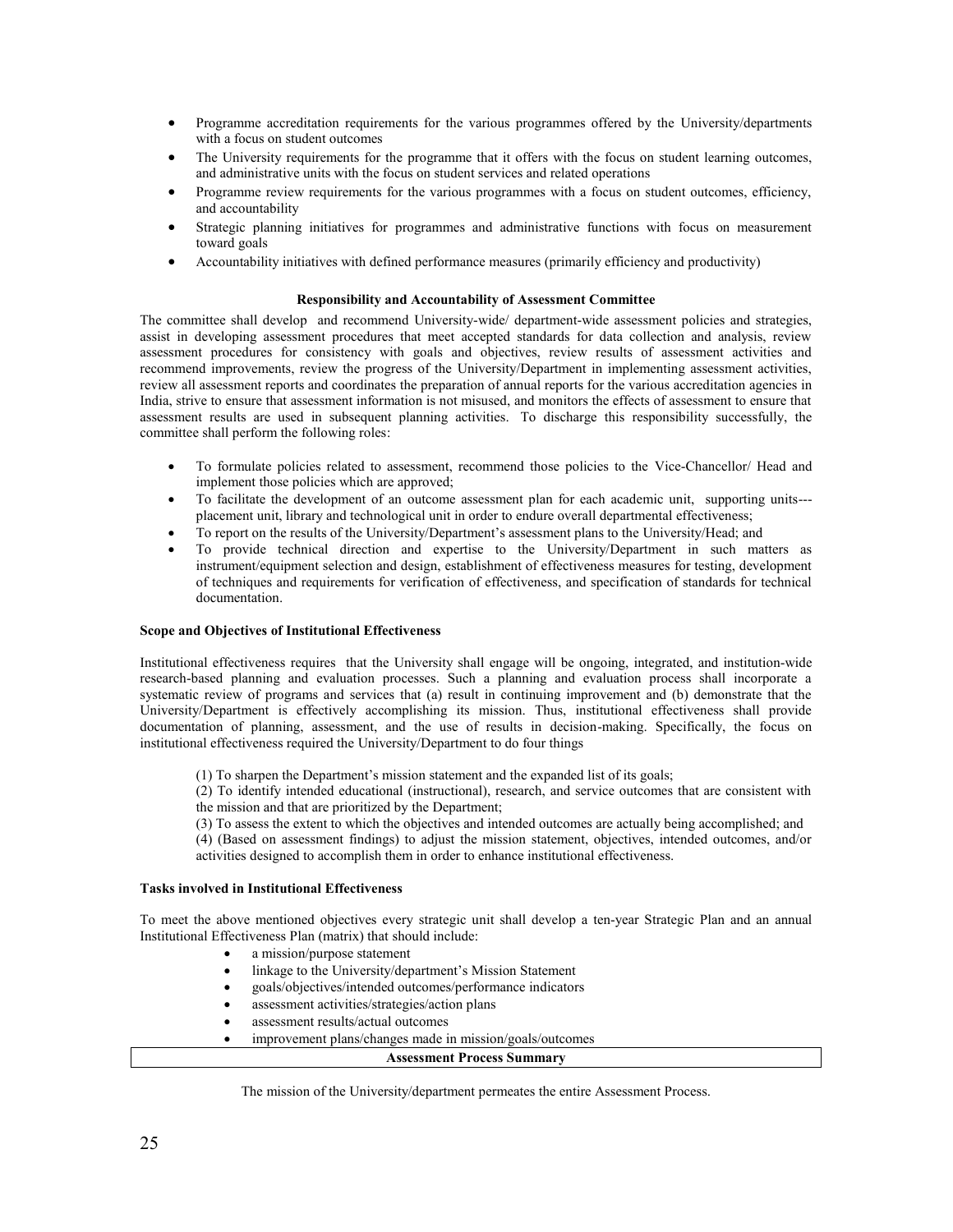The plan requires institution-wide support and participation. The process begins with each Strategic Unit of the University/Department by defining what exactly is its purpose for operation. This develops into a list of statements. The final results are the strategic unit's **Statements of Goals** (for details, see Strategic Plan) formulated by the various Strategic Unit, etc. П Once the statements of purpose have been identified, **Expected Results** are established for each statement of purpose. The next step involves defining Strategic unit's **Assessment Criteria and Procedures**. This involves the selection of a measurement that will best show the attainment of unit's expected results (statistics, surveys, routine measures etc.). Once the Assessment Criteria and Procedures are defined, the data collection begins. Data are collected, grouped, tallied, analyzed and interpreted to fit the specifics of unit's expected results. All **Assessment Results** are documented.

> П **Use of results** are planned and documented.

> > П

Any adjustments to the plan, measurements etc. are made.

 $\Box$ The cycle continues.

# **Assumptions**

Certain assumptions underlie institutional effectiveness activities, including –

- The main purpose of Institutional Effectiveness shall be programme improvement.
- These assessment activities shall have nothing to do with the evaluation of individual employees. The purpose of Institutional Effectiveness shall be programme improvement and not remedy of any individual employee. No employee shall be terminated as a result of Institutional Effectiveness Assessment activities.
- While the University/Department must conduct assessment activities to satisfy the demands of the various accreditation and certification agencies, accountability is secondary to programme improvement.

# **Components of University/Departmental Assessment Plan**

**Assessment Plan** shall include the Mission, Goals, Intended Outcomes or Objectives and associated Indicators

# **I. Mission**

To be a world class University committed to create and disseminate knowledge for human development and welfare.

# **II. Goals**

Goal statements are *connections* between the Mission statement and the Intended Outcomes. These broad statements convey a clear picture of the expectations.

*Goal types:* Academic / Institutional Support, Educational, Research, and Service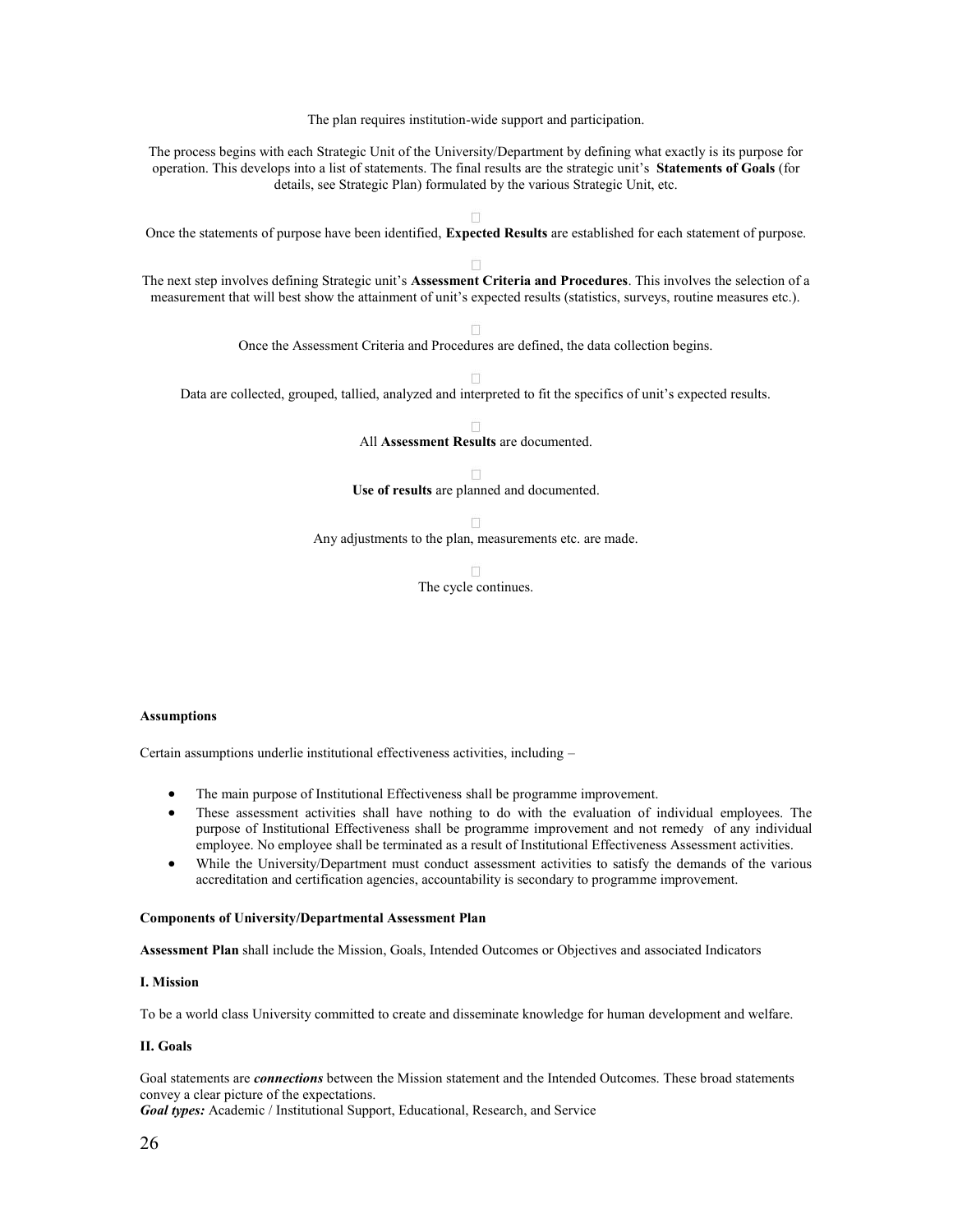# **III. Intended Outcomes/Objectives**

Intended Outcomes address the essence of a goal. The outcomes describe the nature of the work to be done. Whenever feasible, *result-oriented* statements are preferred and should be stated with an action verb.

Academic / Institutional Support Outcomes state specifically *what will be accomplished or what clients would think, know, or do*.

Educational Outcomes are descriptions of *what students should know (cognitive), think (affective), or do (behavior)* upon completion of each academic degree program. Research Outcomes address faculty *accomplishments* while engaged in research and scholarship activities.

Service Outcomes address faculty *accomplishments* while involved in service activities.

#### **IV. Indicators: Means of Assessment and Criteria for Success**

The Means of Assessment are the *strategies to collect the information to validate the outcome.* These strategies or measures answer the question "I will gather my information by…." The Criteria for Success provide *the benchmark for judging the results* of the assessment. The Criteria answer the question "I know that I am successful when....' No more than 3 to 5 Indicators are suggested for each Outcome. **Assessment Report** adds the *Results and Use of Results*

#### **V. Results and Use of Results**

The results based on known facts or findings of the assessment strategies shall be analyzed. These objective findings shall provide the evidence for decision-making.

The Use of Results shall be a succinct description of *the dissemination of the results* and documents *how the data shall be used* by faculty and administrators to make decisions. The *documentation* of the Use of Results shall be maintained in the Strategic Units files and records as evidence of 'closing the loop.'

#### **University/ Department/Unit Assessment plan and Report**

#### *Instructions*

Each strategic unit shall be required to submit Assessment Plan (for content and format as per appendix ) to Chairperson, Institutional Effectiveness Committee. In such a plan, strategic units shall mention clearly the expanded statement of institutional purpose, means of assessment and criteria for success.

The Assessment Report (For content and format, see appendix ) completes the cycle required to document institutional effectiveness and is conducted each year. In the Assessment Plan, several outcomes or objectives shall be identified with indicators that shall provide the means or methods for assessment and the criteria or benchmarks for success. In the Assessment Report, the strategic units shall be required to document the results of the assessment procedures conducted and identify how and when the information shall be used to improve academic or administrative programming at the University/department. The report completes the section of the plan labeled, indicators, by providing the results of assessment activities and by documenting how the data is used by faculty and administrators to make decisions.

#### **Institutional Effectiveness Assessment Cycle**

An Assessment record shall be developed and implemented by each strategic unit. An annual assessment plan and annual report shall be submitted to the Chairperson of Institutional Effectiveness and Assessment Committee. The following time table shall be followed for the purpose institutional effectiveness cycle:

| Annual Operational Plan   | $15th$ March     |
|---------------------------|------------------|
| <b>Assessment Report:</b> |                  |
| Interim                   | $15th$ September |
| Final                     | $30th$ December  |

# **Policy Review**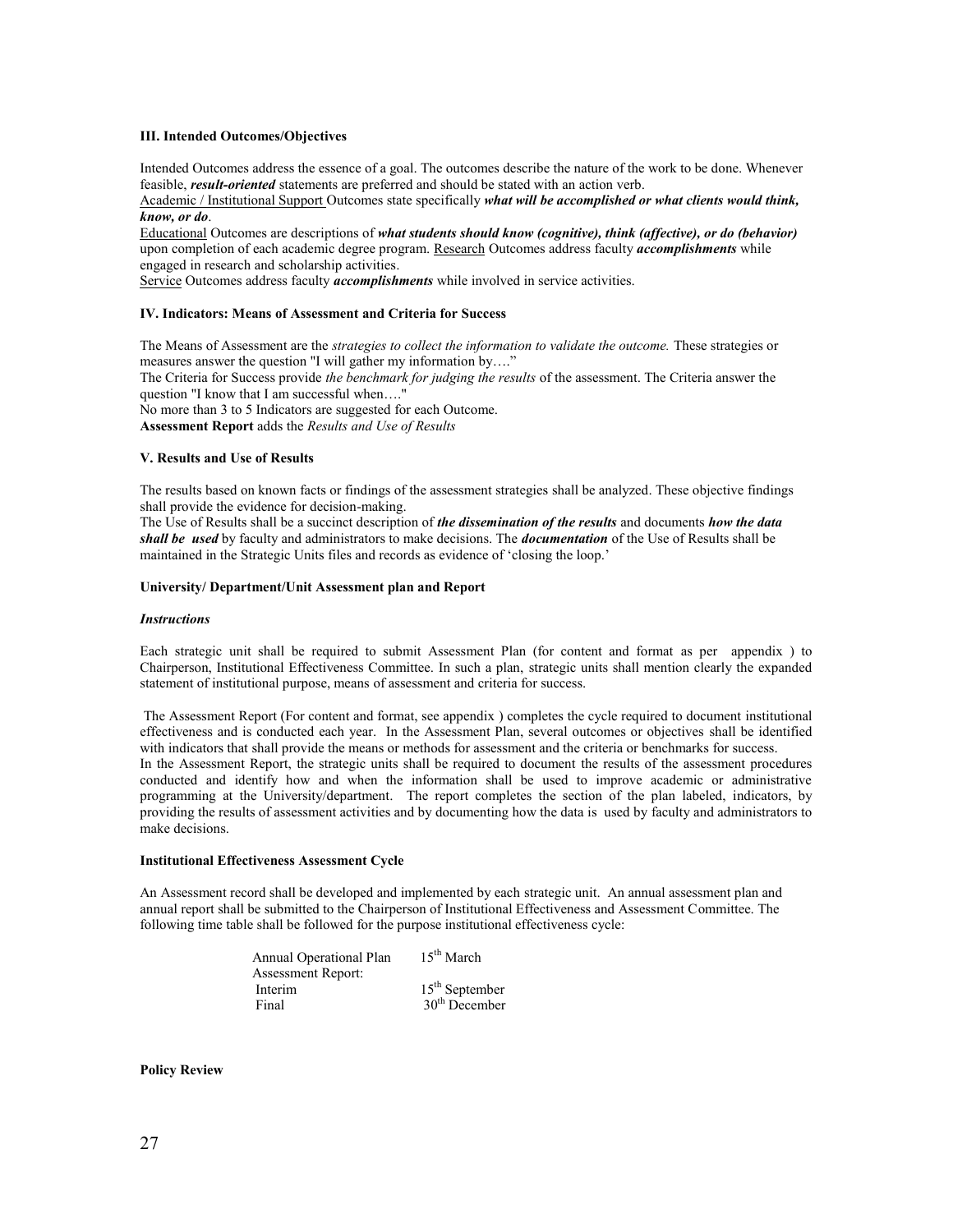The Institutional Effectiveness Policy shall be reviewed after every three years by the committee----*IEP Review Committee.* The committee shall be constituted by the Dean Academic Affairs and approved by Vice-Chancellor. The Committee shall review the policy and submit its report to the Vice-Chancellor within a period of three months.

**University/Department of \_\_\_\_\_\_\_\_\_\_\_\_\_**

# **Assessment Plan**

**(Strategic Unit)**

(Completed by:) Academic Year

\_\_\_\_\_\_\_\_\_\_\_\_\_

**Expanded Statement of Institutional Purpose** (In this section, please provide a statement that demonstrates how your unit relates to the University's/department's mission and goals.)

**Mission:**

**Goal(s):**